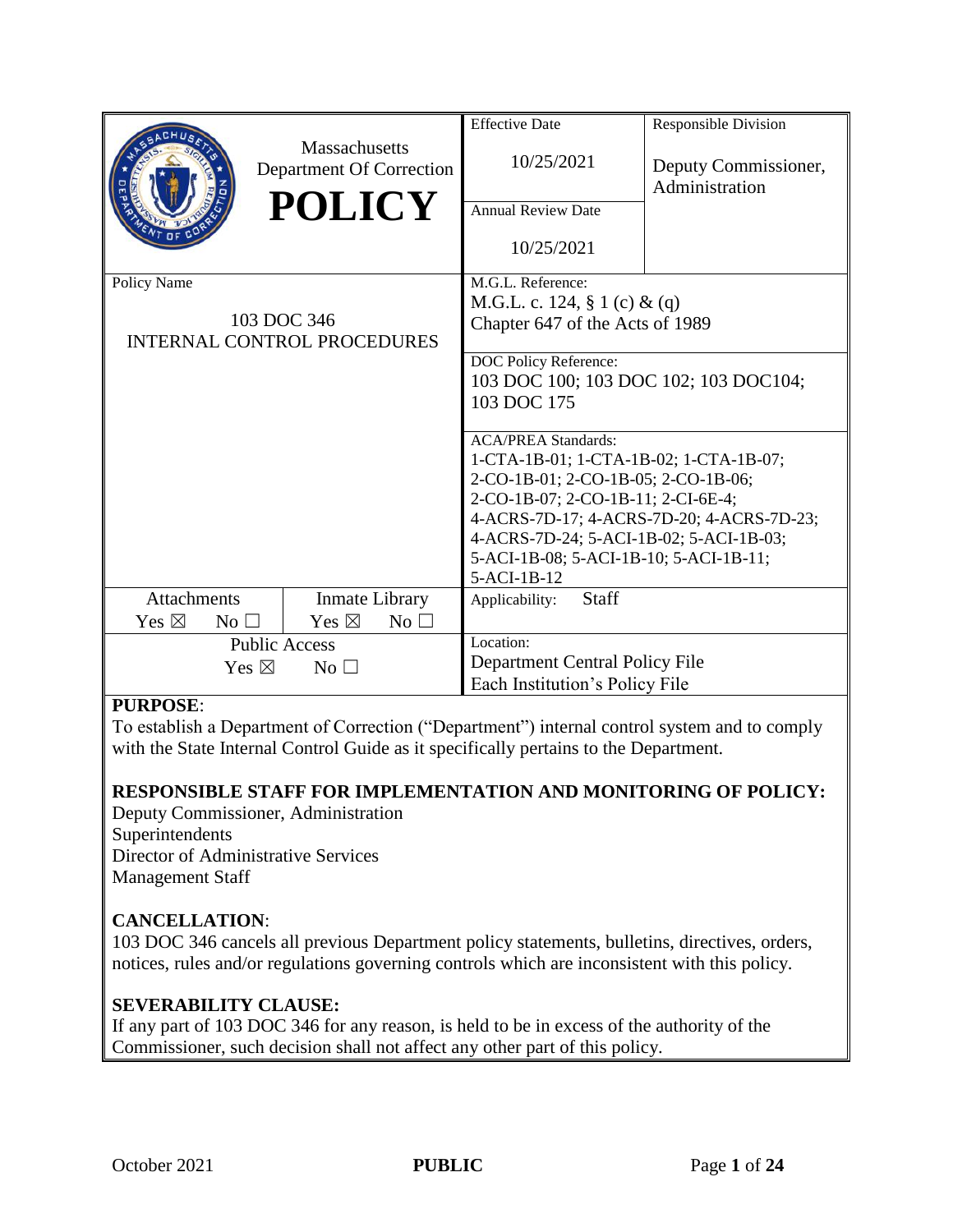# **TABLE OF CONTENTS**

| 346.01 | Definitions                                                                     | 3  |
|--------|---------------------------------------------------------------------------------|----|
| 346.02 | The Internal Control Law                                                        | 4  |
| 346.03 | Department Vision                                                               | 5  |
| 346.04 | Department Mission                                                              | 5  |
| 346.05 | Internal Control Plan                                                           | 5  |
| 346.06 | <b>Internal Control Key Concepts</b>                                            | 11 |
| 346.07 | <b>Bond Coverage</b>                                                            | 17 |
| 346.08 | Unaccounted for Variances, Losses, Shortages, or Thefts of Funds or<br>Property | 18 |
| 346.09 | Retention of Accounting/Source Documents                                        | 18 |
| 346.10 | Access to Accounting Records                                                    | 18 |

# **ATTACHMENTS**

| Attachment A | Chapter 647 of the Acts of 1989                                                           | 19 |
|--------------|-------------------------------------------------------------------------------------------|----|
| Attachment B | Report on Unaccounted for Variances, Losses, Shortages, or Thefts<br>of Funds or Property | 21 |
| Attachment C | Department of Correction Table of Organization (not on PowerDMS) 23                       |    |
| Attachment D | Department Policy List (not on PowerDMS)                                                  | 24 |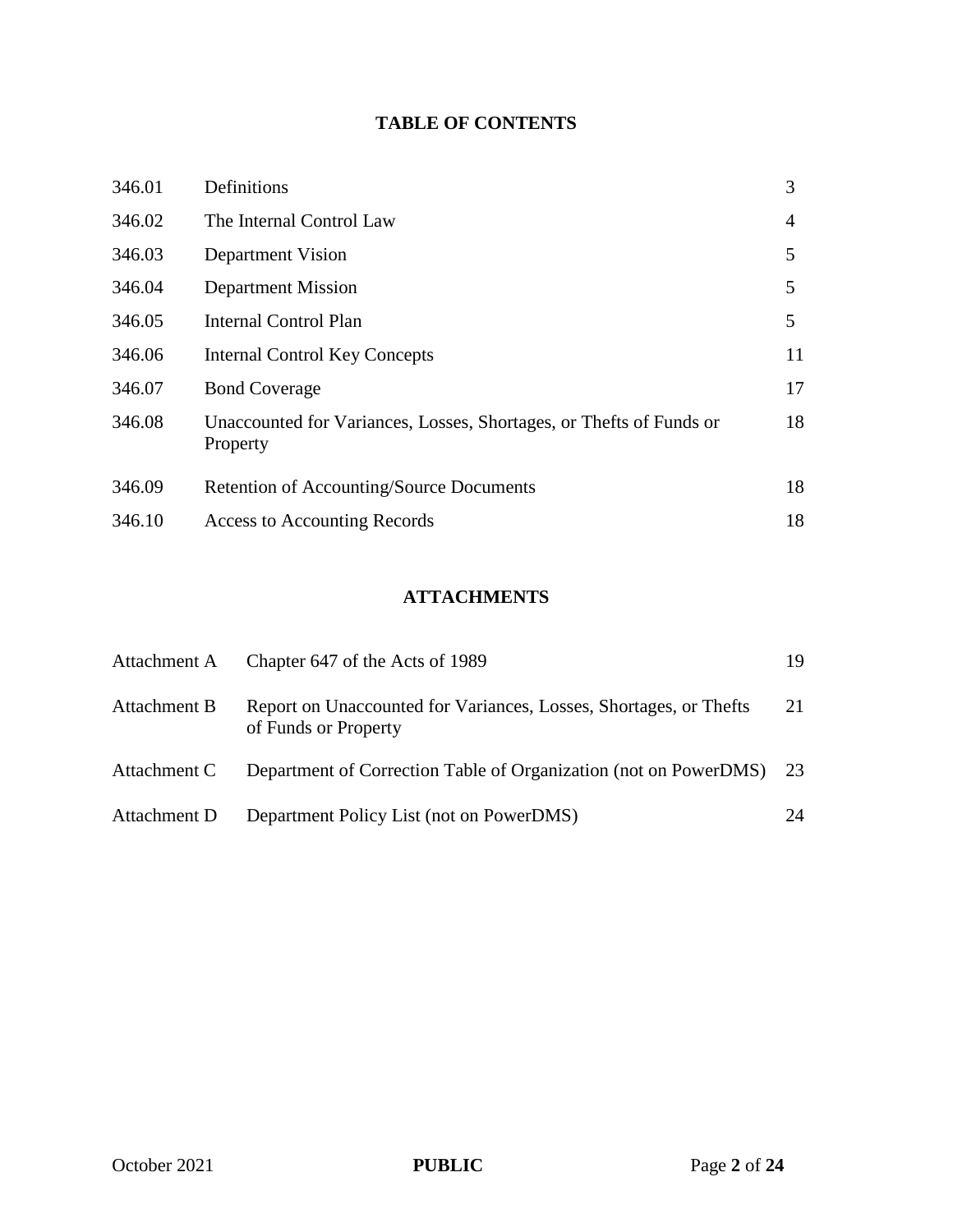### **346.01 DEFINITIONS**

Deputy Commissioner of Administration: The executive staff person who reports to the Commissioner, and whose duties include, but are not limited to the management of: the administrative aspects of the Department including the Division of Human Resources, Employee Relations, Administrative and Fiscal Services, the Budget Office, and Resource Management.

Audit: An examination of agency or institution operations, programs or accounts which is conducted by a person or persons not directly involved in the area being assessed. An independent audit results in an opinion regarding the adequacy of the area assessed.

Central Policy File: The Department's central file, located in the Policy Development and Compliance Unit, containing current and past policies and notice of change memorandums for each of the Department's policies.

Department: The Department of Correction (Department).

Management Employee: An employee so designated in accordance with the provisions of M.G.L., chapter 150E who (a) participates to a substantial degree in formulating or determining policy, or (b) assists to a substantial degree in preparation for the conduct of collective bargaining, or (c) has substantial responsibility, not initially in effect, in the administration of collective bargaining agreements or in personnel administration, and (d) is not included in a bargaining unit.

Massachusetts Management Accounting and Reporting System (MMARS): The accounting system of the Commonwealth as mandated by the Comptroller's division within the Executive Office of Administration and Finance.

Policy: A definite course of action adopted or pursued by the Department that guides and determines present and future decisions, statement(s) of guiding principles directing activities toward the attainment of objectives, and overall goals of the Department.

Procedure: The detailed and sequential actions that must be executed to ensure Department policy is fully implemented, the method of performing an operation, specific task to be performed within Department policy.

Records Conservation Board: The state agency having authority over the retention and destruction of official documents.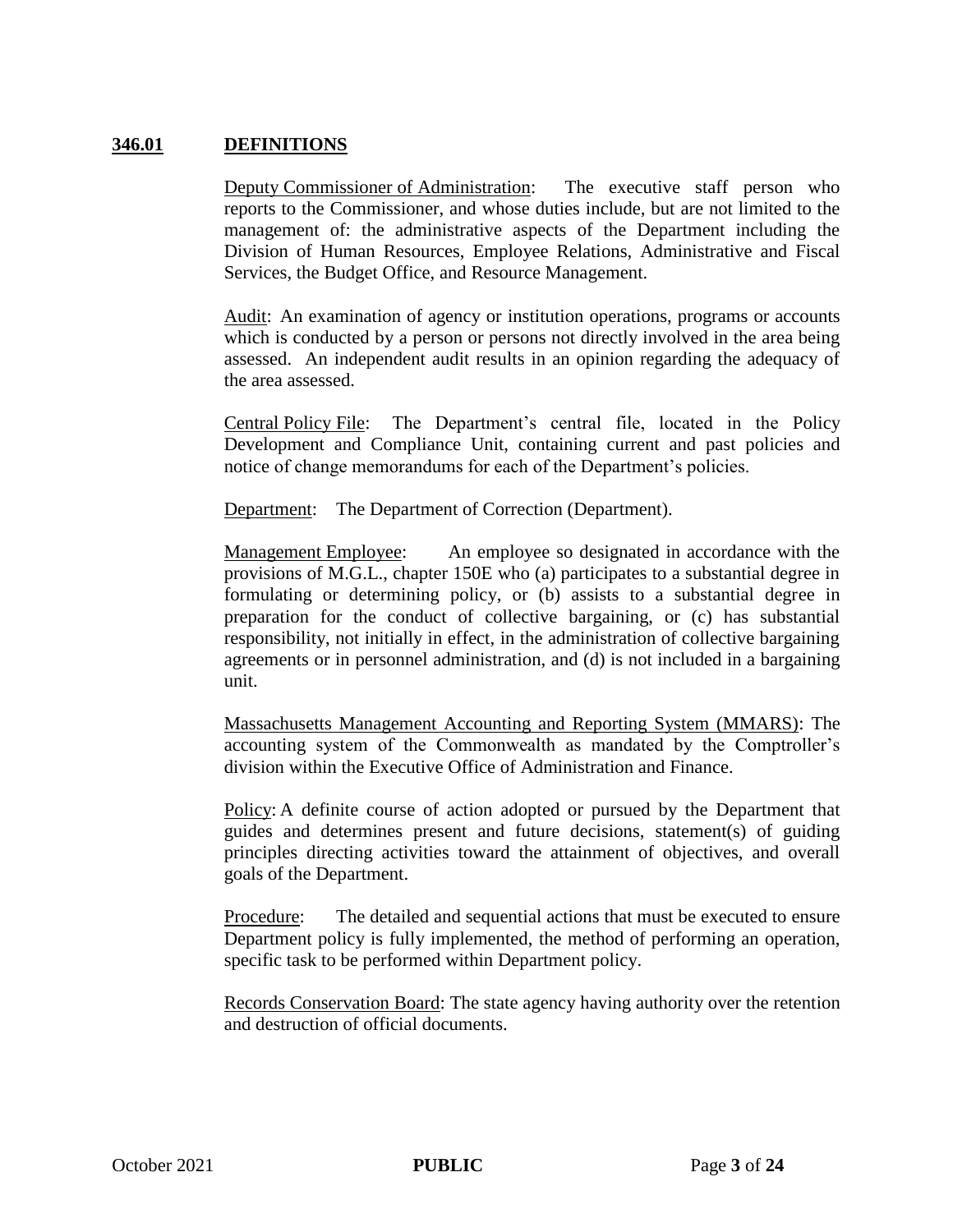# **346.02 THE INTERNAL CONTROL SPECIAL LAW**

- A. Chapter 647 of the Acts of 1989, an act relative to improving internal controls within state departments, became effective on April 3, 1990. The legislation was filed by the State Auditor for the purpose of improving the internal controls within the Commonwealth. Please refer to Attachment A for a copy of this legislation.
- B. Chapter 647 sets forth the minimal level of quality for internal controls within state departments for administrative and financial operations. Internal controls for the Department are established in accordance with the guidelines promulgated by the Office of the Comptroller.
- C. The Act also requires that all unaccounted for variances, losses, shortages, or thefts of funds or property be reported immediately to the Office of the State Auditor (OSA). See Attachment B.
- D. The Act sets forth standards that the Department incorporates into its internal control plan.
	- 1. Internal control plan is documented and readily available for examination.
	- 2. Transactions and other significant events are to be promptly recorded, clearly documented and properly classified.
	- 3. Only persons acting within the scope of their authority are allowed to authorize and execute transactions and other significant events.
	- 4. Key duties and responsibilities including (1) authorizing, approving, and recording transactions, (2) issuing and receiving assets, (3) making payments, and (4) reviewing or auditing transactions, should be assigned systematically to a number of individuals to insure that effective checks and balances exist.
	- 5. Qualified and continuous supervision is provided to all staff to ensure that internal control objectives are achieved.
	- 6. Access to resources and records are limited to authorized individuals. Qualified individuals will be assigned to maintain accountability for the custody and safeguarding of resources. Physical resources and accounting records shall be periodically compared to reduce the risk of unauthorized use or loss of resources and protect against wasteful and wrongful acts.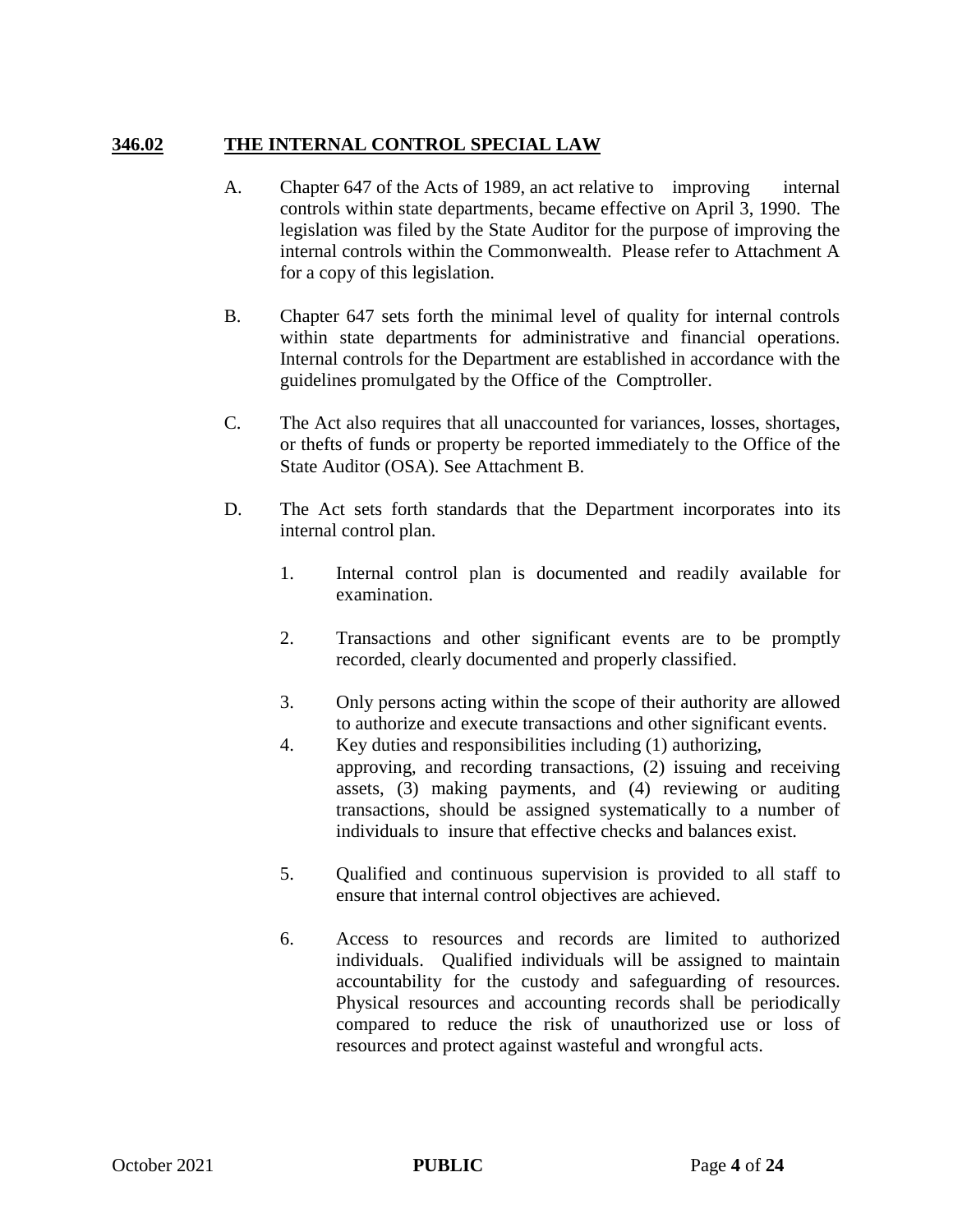## **346.03 DEPARTMENT VISION**

To effect positive behavioral change in order to eliminate violence, victimization and recidivism.

#### **346.04 DEPARTMENT MISSION**

To promote public safety by managing offenders while providing care and appropriate programming in preparation for successful reentry into the community.

Manage - Care - Program - Prepare

### **346.05 INTERNAL CONTROL PLAN**

#### **I. Department Internal Environment**

Management's attitude, actions, and values set the tone of an organization, influencing the control consciousness of its people. Internal controls are likely to function well if management believes that those controls are important and communicates that view to employees at all levels. If management views internal controls as unrelated to achieving its objectives, or even worse, as an obstacle, this attitude will also be communicated. Employees are aware of the practices followed by upper management including those that circumvent internal controls. Despite policies to the contrary, employees who note that their managers frequently override controls, will also view internal controls as "red tape" to be "cut through" to get the job done. Management can show a positive attitude toward internal control by such actions as complying with their own policies and procedures, discussing internal controls at management and staff meetings, and rewarding employees for following good internal control practices. Although it is important to establish and implement policies and procedures, it is equally important to follow them.

- A. The Department of Correction's attitude, actions, and core values are intended to influence the control consciousness of its people. Strong internal controls are pivotal to achieving the Department's objectives. Managers (refer to Department table of organization, Attachment C) are responsible for effectively managing the resources entrusted to them to carry out Department programs. One major piece of fulfilling this management responsibility is ensuring that adequate internal controls are implemented as portrayed in this policy.
- B. The Commonwealth of Massachusetts and the Department are committed to maintaining strong fiscal management practices. Strong Department level internal controls and procedures in compliance with state and federal laws, regulations, policies, and guidelines shall support these practices.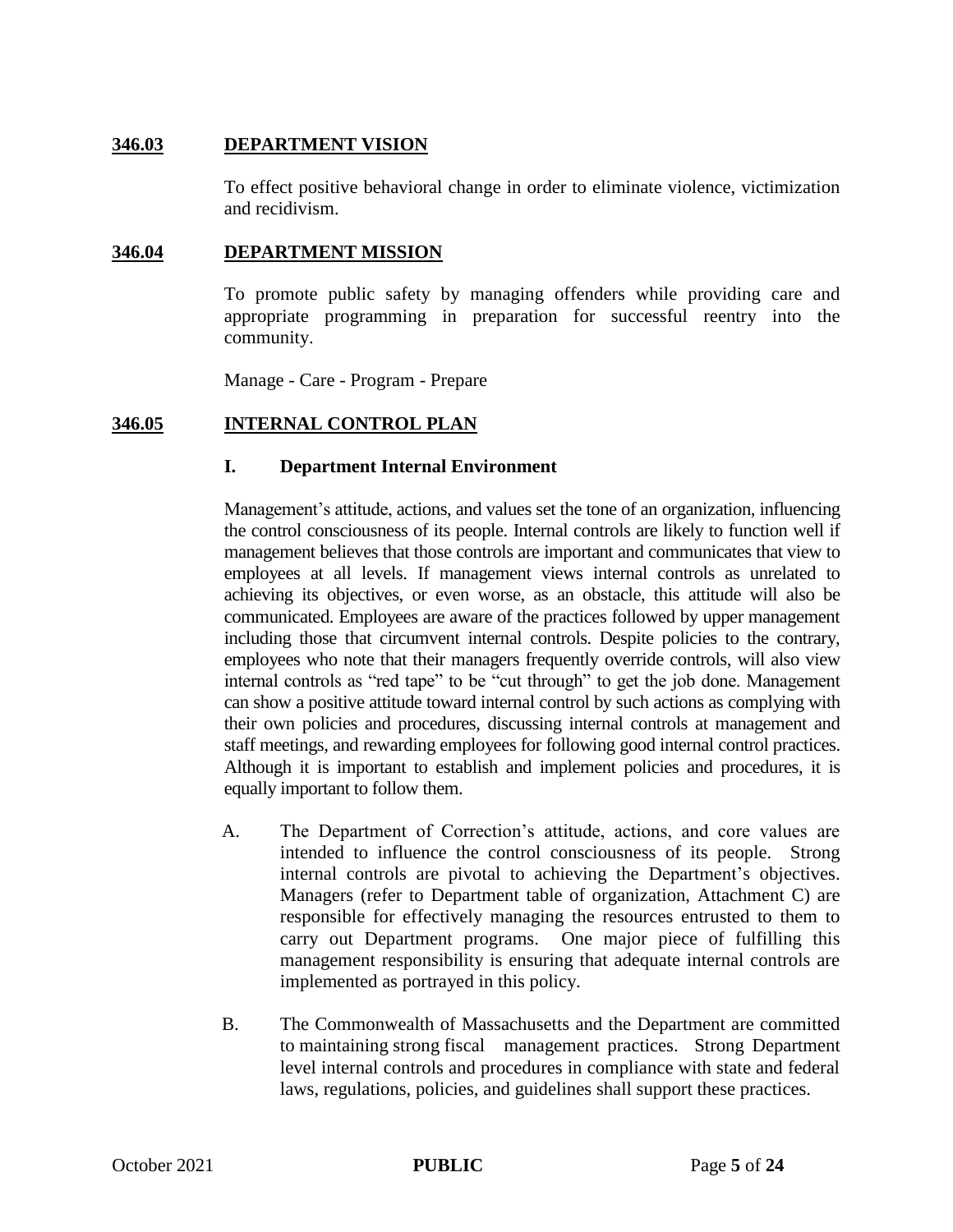- C. The system of internal controls coordinates Department policies and procedures to safeguard assets; checks the accuracy and reliability of accounting data; aids in the prevention of fraud, waste and abuse; promotes operational efficiency; and encourages adherence to prescribed managerial policies.
- D. The existence of internal controls shall facilitate the preparation of audits, both internally and by the State Auditor's Office. Compliance to the internal control mandates shall provide a basis for relying on system results and whether the financial statements of an audit present fairly the financial position of an institution or program in accordance with generally accepted accounting principles.
- E. All staff, not just managers, should understand, promote and support the Department's internal control system. This indicates that internal control procedures should be part of the Department's day-to-day operations, not a separate series of activities.
- F. So as to comply with Section 6032 of the Deficit Reduction Act of 2005, MassCor Industries (MassCor) employees, contractors, and agents shall be educated about the Federal and State False Claims Acts; the rights of employees to be protected as whistleblowers; and MassCor's procedures for detecting and preventing fraud, waste, and abuse. This shall be accomplished through the distribution of MassCor Industries False Claims Act Procedural Statement to all employees, contractors and agents of MassCor. An acknowledgement of receipt shall be maintained on file at MassCor.
- G. The Department is committed to hiring, training, and retaining qualified staff. The Department is committed to competence which includes the hiring of staff, ensuring that current staff receive optimal training as well as supervision, and employees are acknowledged for outstanding services.

# **II. Department Risk Assessment and Enterprise Risk Management**

A. General Overview: the Department's mission connotes an undertaking of tremendous magnitude and achievement is predicated on control initiatives developed through risk assessment, both identified and ongoing. A risk assessment is a process to identify and analyze factors that may affect the achievement of a goal. In general, risk factors may include the control environment, size of the organization, complexity, change, and results of previous reviews/audits. It is important to remember that not all risks are equal. Some risks are more likely to occur while others will have a greater impact. Once identified, the assessment regarding the probability and significance of each risk is critical.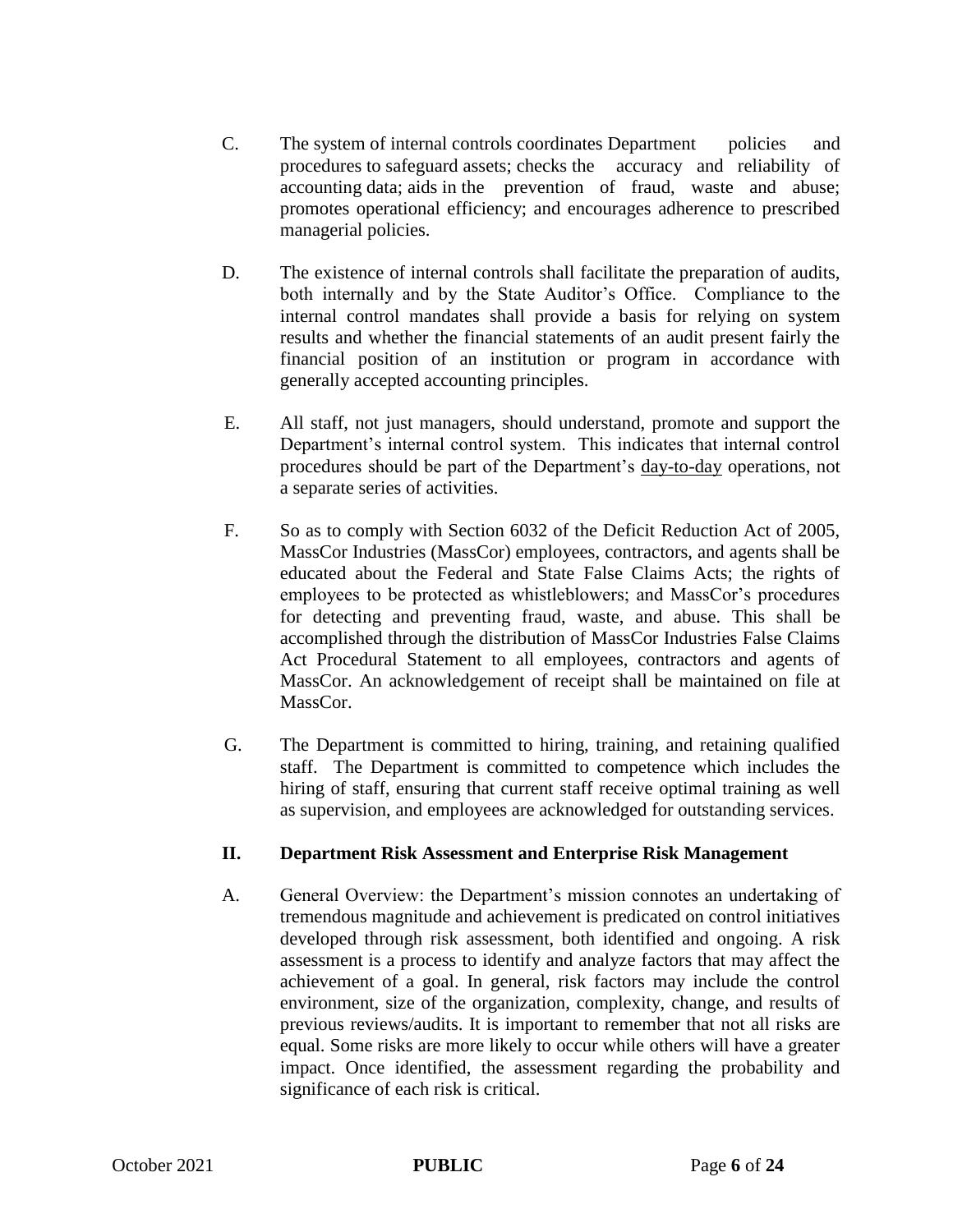- 1. Accomplished risk assessment and response predicates the management of control-related policies and procedures. The Department maintains over one hundred and fifty (150) Department and parallel institutional policies in order that identified risks do not prevent the agency from reaching its objectives. Said policies are categorized as administrative (100 series), staffing & personnel (200 series), fiscal & financial (300 series), inmate management (400 series), security & institutional operations (500 series), medical (600 series), and support services (700 series). These policies undergo annual reviews in accordance with Department policy 103 DOC 104, *Internal Regulations/Policies* to minimize risk and enhance effectiveness. Please refer to Attachment D for a complete chronological policy listing.
- 2. In accordance with Department policy 103 DOC 100, *Department Vision, Mission, and Quarterly/Annual Reports*, the Department shall establish long range goals and objectives by Department, division, and institution, which identify areas of potential risk and initiatives to address same.
- 3. Cognizant of identified risks within the correctional environment, the management of our institutions is guided by recognized best penal practices as evidence by all institutions having achieved accreditation by the American Correctional Association. Professional standards for safety and security are met in the daily operation of all institutions.
- 4. In accordance with Department policy, 103 DOC 175, *Department Strategic Planning, Management, Accountability and Performance Process*, managers shall be responsible for developing and carrying out ongoing internal audits to identify risks and or potential risks. Audits shall be designed to provide the Commissioner with immediate and current information about agency and institution programs and operations. This shall include but is not limited to institutional administrative audits, institutional inspections, and management/program evaluations by outside agencies.
- 5. The Department is committed to identify latent risk and as such maintains several internal organizations to police the institutions and divisions. These include but are not limited to:
	- ∙ Office of Investigative Services: staff and inmate investigations;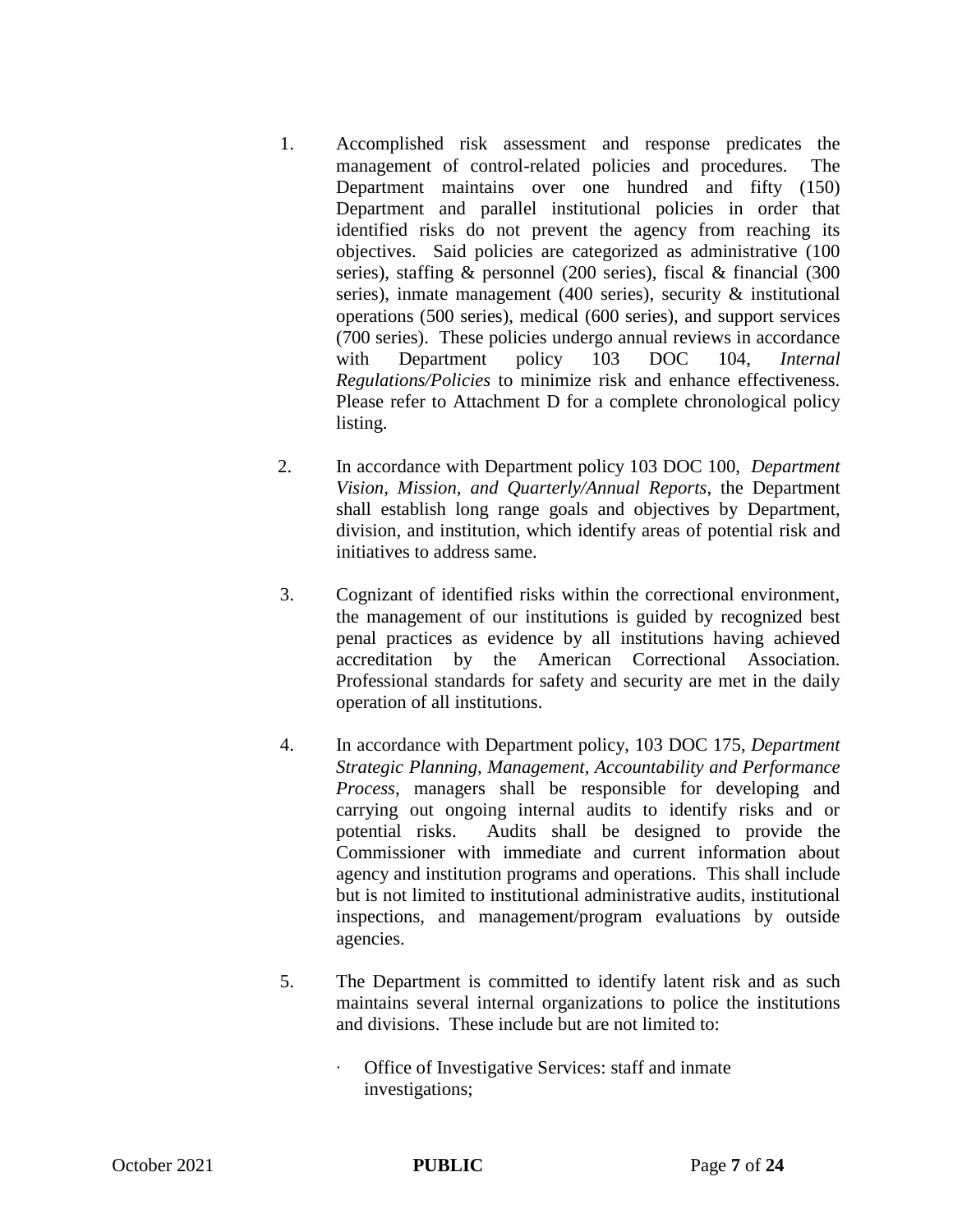- ∙ Health Services Division: monitors and audits medical services contract;
- ∙ Budget Office: monitor expenditure reviews;
- ∙ Office of Diversity and Equal Opportunity: review hiring practices;
- ∙ Policy Development & Compliance: Audit institutions for ACA compliance.
- ∙ Audit & Compliance Unit: Fiscal and Operational audits;
- ∙ Special Operations Division: Security audits.
- B. Risk Analysis and Mitigation

As a result of analyzing data furnished by the above assessment methods, Department of Correction Senior Management has identified the following risks as "High Level Department Wide Risks." Accompanying each High Level Risk, are the control activities that the Department has in place to reduce the level of associated risk to an acceptable level.

| <b>Risk</b>                                 | <b>Control Activities</b>                         |  |  |
|---------------------------------------------|---------------------------------------------------|--|--|
| Failure to maintain institutions which are  | DOC 101, 102, 103, 105, 112, 175, 225, 400, 422,  |  |  |
| safe for staff and inmates.                 | 501, 502, 504, 506, 507, 508, 509, 510, 511, 512, |  |  |
|                                             | 513, 514, 515, 518, 519, 521, 522, 530, 550, 558, |  |  |
|                                             | 559, and CMR 403, 420, 421, 423, 430, 431, 481,   |  |  |
|                                             | 482.                                              |  |  |
| Failure to provide education and other      | DOC 425, 441, 445, 446, 466, 493, and CMR 430,    |  |  |
| reentry initiatives which will decrease the | 455, 464, 465.                                    |  |  |
| likelihood of recidivism.                   |                                                   |  |  |
| Lack of security to maintain public safety. | DOC 101, 102, 103, 105, 112, 175, 404, 487, 501,  |  |  |
|                                             | 502, 504, 506, 513, 521, and CMR 420, 481, 482.   |  |  |
| Not offering adequate medical care<br>to    | DOC 601, 607, 620, 630, 631, 640, 661, and CMR    |  |  |
| inmates.                                    | 761.                                              |  |  |
| Spending over appropriated amounts.         | DOC 210, 210A, 300, 340.                          |  |  |
| Poor public/community relations.            | DOC 133, 172, and CMR 131.                        |  |  |
| criminal<br>Failure to maintain adequate    | DOC 156, 417, and CMR 155.                        |  |  |
| records.                                    |                                                   |  |  |
| Poor disorder management.                   | DOC 105, 501, 503, 559, 560, 550, and CMR 505.    |  |  |
| Poor preventive maintenance for aging       | <b>DOC</b> 740                                    |  |  |
| institutions.                               |                                                   |  |  |
| Failure to provide a professional<br>and    | DOC 203, 205, 211, 213, 216, 221, 237, 238, 239,  |  |  |
| rewarding work environment for staff.       | 250, 270.                                         |  |  |
| Failure to identify latent risk.            | DOC 100, 102, 103, 104, 112, 175, 346.            |  |  |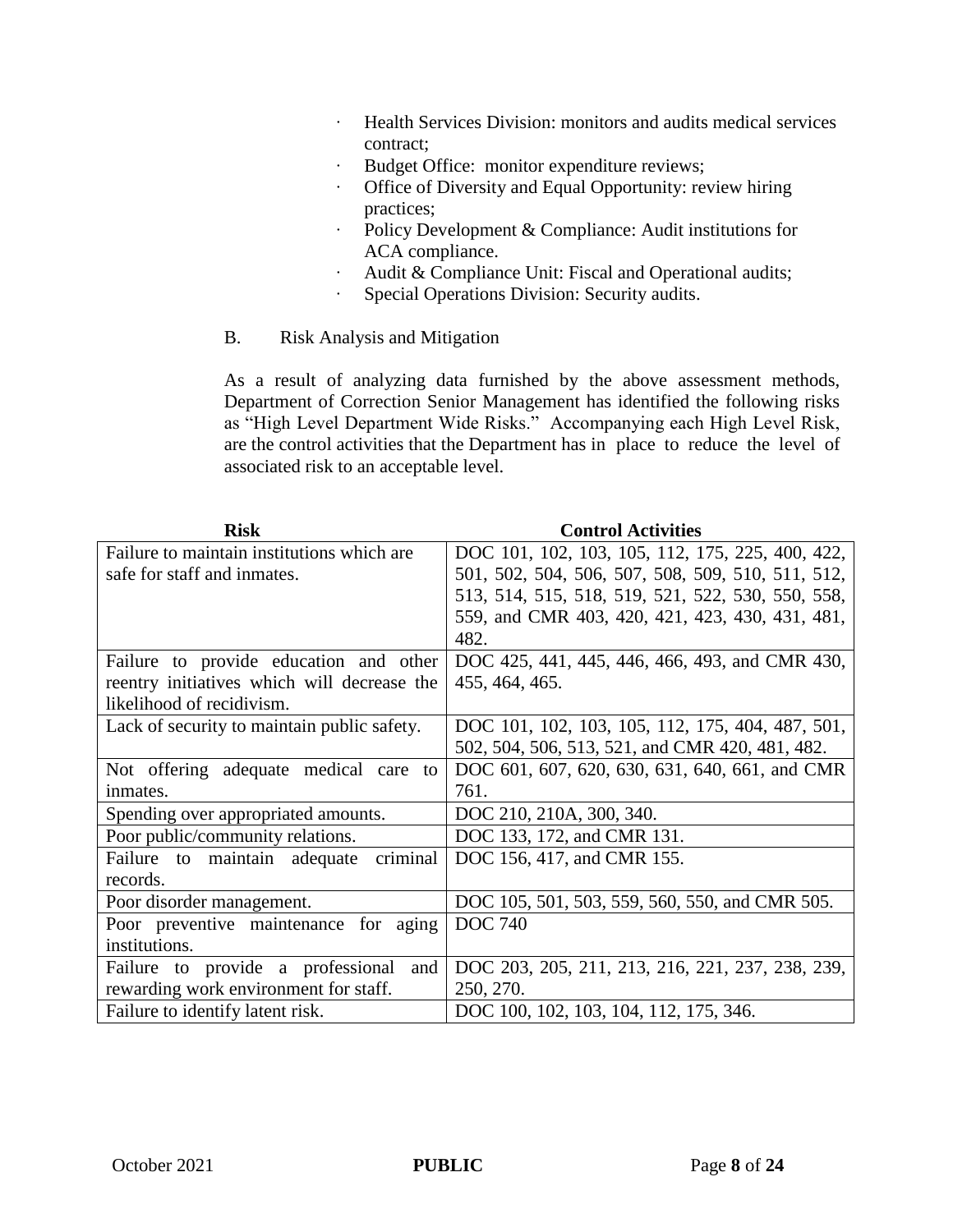# **III. Control Activities**

The organizational structure, policies, and procedures (control environment) of the Department shall set a proper foundation for internal control, providing discipline and structure as well as encompassing both technical competence and ethical commitment. Each manager must evaluate the internal controls in his/her/their own unit or area of responsibility in order to decide if the system (procedure, policy, control cycle), sufficiently safeguards the Department's resources, assures accuracy of information, and promotes effectiveness and efficiency.

Departmental Policy, 103 DOC 104, *Internal Regulations and Policies*, sets forth procedures for this evaluation and review process for established Department and Institution policies.

Please refer to Attachment D for a complete chronological policy listing.

# **IV. Communication of Information**

The Department recognizes that information must be effectively communicated to all stakeholders in a timely manner. The below listed control activities provide the framework that ensures this essential communication process.

- A. Departmental policy, 103 DOC 175, *Department Strategic Planning, Management, Accountability and Performance Process*, establishes procedure pertaining to preparation and submission of periodic and annual reports.
- B. Departmental policy, 103 DOC 102, *Organizational Function/Staff Meetings*, establishes procedures pertaining to staff meetings.
- C. Departmental policy, 103 DOC 104, *Internal Regulations and Policies* dictates that expeditious dissemination of approved, new, or revised policies and procedures to designated staff, volunteers, and when appropriate, to inmates prior to their going into effect, shall be required at all levels of the system.

# **V. Monitoring**

The Department must continually monitor the effectiveness of controls, identified problems, and review weaknesses to determine whether revisions are warranted. This monitoring is accomplished by the following means:

A. Management Oversight: All managers are required to continually monitor their procedures and controls to ensure that all objectives of the agency are being met and that the risks to meeting those objectives are effectively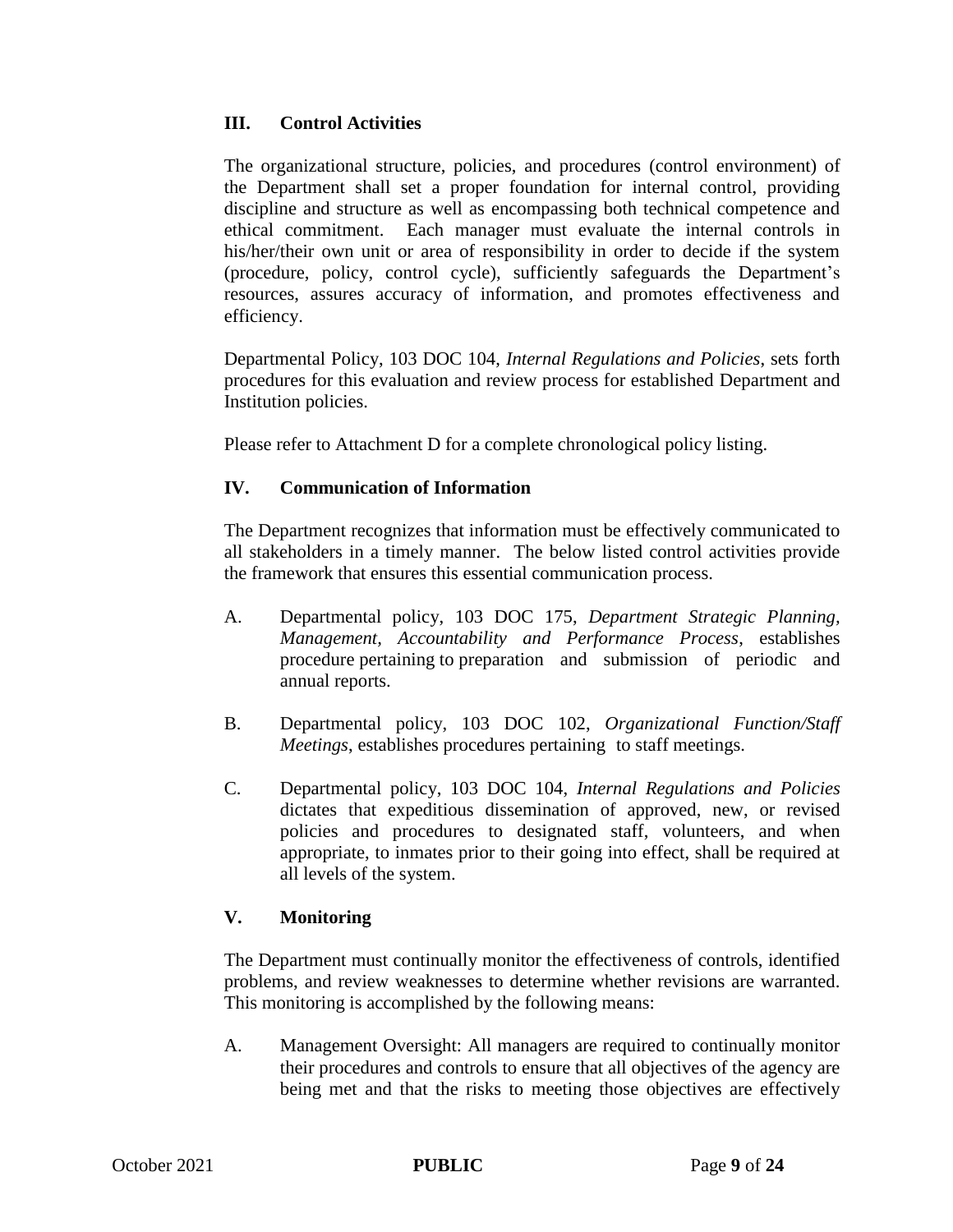minimized. Management is required to ensure that an adequate level of supervision exists in the day-to-day operation of their areas of responsibility.

- B. Evaluation of Controls: As mentioned in the control activity section above, Department policy 103 DOC 104, *Internal Regulations and Policies* requires that all department policies be evaluated annually. During this process each policy is reviewed to determine if it is current, operationally sound and consistent with the philosophy and goals of the department. See policy 103 DOC 104, *Internal Regulations and Policies* for a detailed description of the review process.
- C. Testing of Controls: The Department utilizes several internal organizations to conduct tests of controls to determine whether they function as intended. These include but are not limited to:
	- Policy Development & Compliance Audit institutions for ACA compliance
	- ∙ Audit & Compliance Unit Fiscal and Operation Audits
	- ∙ Special Operations Division Security audits
- D. Continuous Monitoring: The Department utilizes several internal organizations to perform continuous monitoring functions. These include but are not limited to:
	- ∙ Health Services Division monitors and audits medical contract
	- ∙ Budget Office monitors expenditures
	- ∙ Office of Diversity and Equal Opportunity– review hiring practices
	- ∙ Audit & Compliance Unit executes continuous monitor plan audits as dictated by the audit program
	- ∙ Director of Administrative Resolution Reviews inmate grievance reports to identify trends or emerging problems
- E. Sub-recipient Monitoring: A large percentage of the federal funds received by the Commonwealth are actually expended by sub-recipients rather than by Commonwealth departments themselves. Department management must continue to monitor the entities to which they pass-through their federal funds. Each year the Office of Management and Budget (OMB) publishes a guide to identify the compliance requirements that the Federal Government expects auditors to review as part of a single audit. The OMB A-133 Compliance Supplement adds new material to emphasize and provide guidance on what the federal government considers adequate subrecipient monitoring.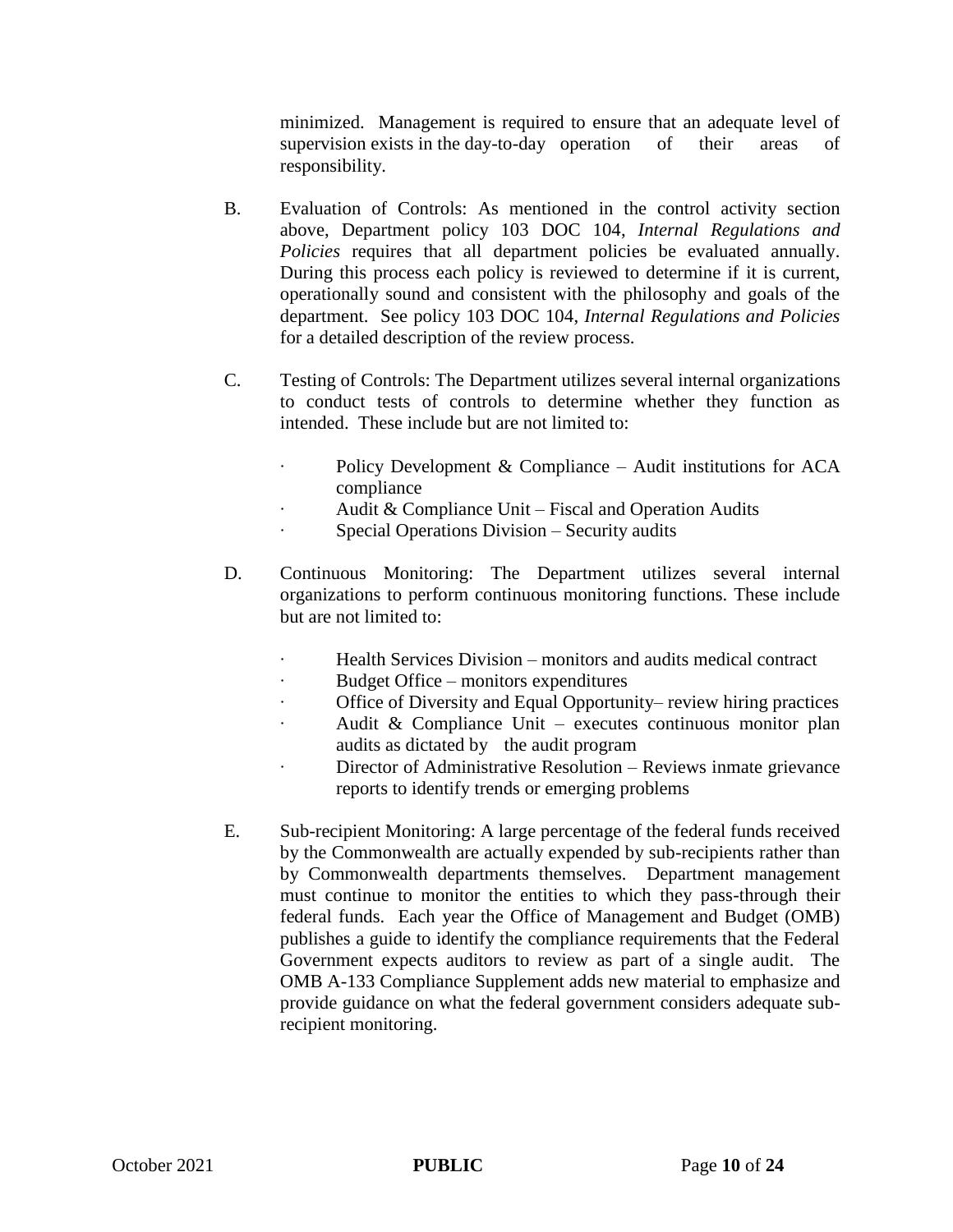# **346.06 INTERNAL CONTROL KEY CONCEPTS**

### A. Segregation of Duties

A primary principle for an internal control system or plan is the segregation of duties which helps protect against the misuse of funds. In the automated environment, the principle of segregation is critical because it ensures the separation of different functions, such as data preparation, input, and review. It also defines authority and responsibility over transactions and use of department/institution's resources.

Segregation of duties is a particularly challenging control to implement for institutions with small numbers of employees. However, managers of these institutions shall consider this principle when designing and defining job duties and build control procedures to assure segregation exists. A supervisor's close and documented review and approval of transactions, reports, and reconciliations become especially critical in smaller sites with limited personnel.

Inadequate segregation of duties exists whenever one individual is performing two (2) or more of the following: authorization, record keeping, and custodianship. Institutions and Divisions under the jurisdiction of the Department should ensure that, at a minimum, the following activities are properly segregated:

1. Personnel/Payroll Activities

The individual that is responsible for hiring, discharging, and approving promotions shall not be directly involved with preparing payroll or inputting data.

Payroll deductions and time sheets/cards shall be reviewed and approved by a supervising manager before data entry.

Individuals approving time sheets/cards shall not be involved in preparing payroll.

An individual who is not involved in the payroll process shall periodically verify all personnel salaries and wage rates.

Individuals involved in payroll data entry shall not have payroll approval authority.

2. Purchasing/Payment Activities

Approval of transactions shall not be delegated to the immediate supervisor of data entry or to data entry personnel. Approvals must be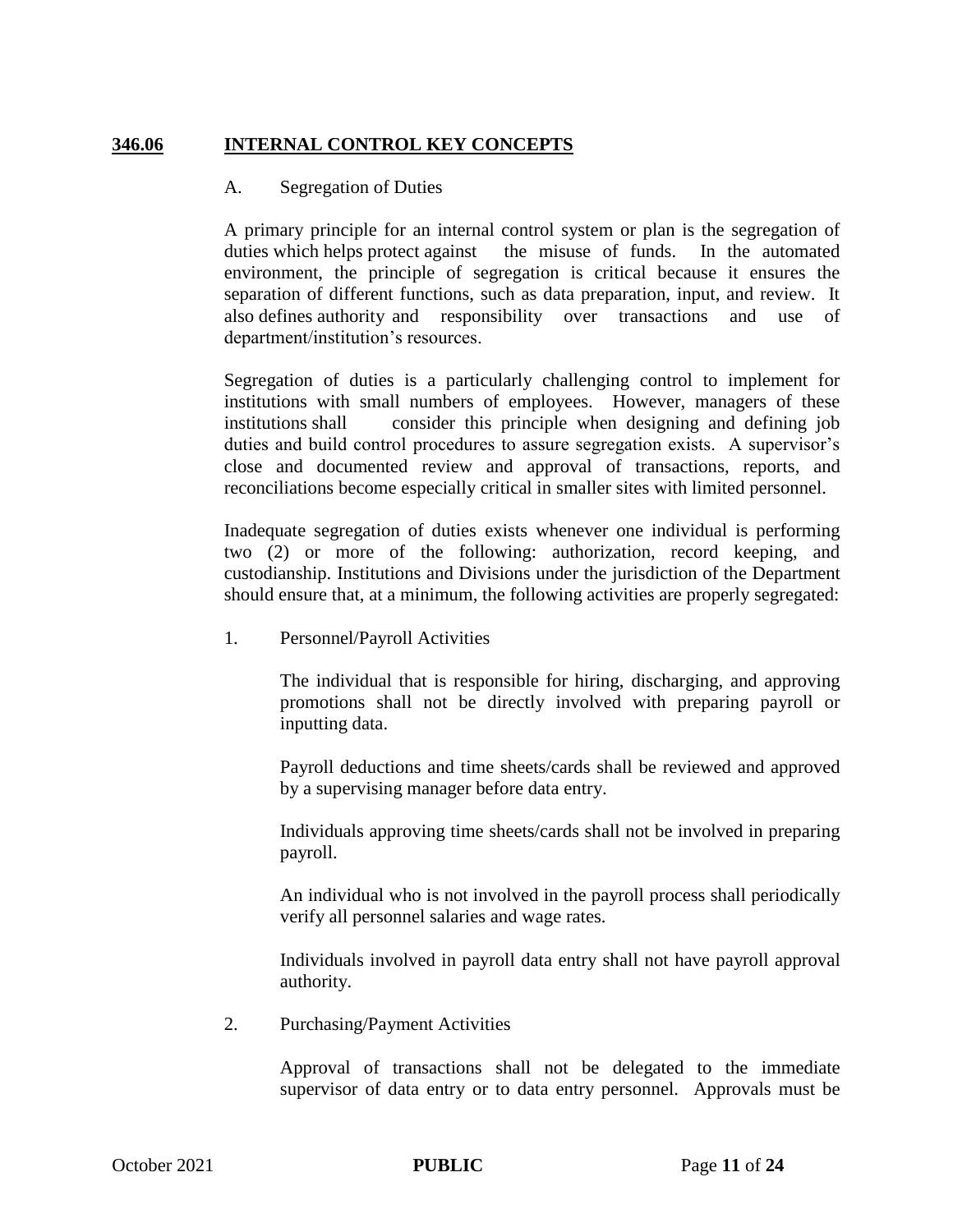written (signature on MMARS forms, etc.) and accomplished by the appointing authority or authorized designee (fiscal officer, etc.)

3. Receipt of Goods/Services

Those individuals responsible for acknowledging the receipt of goods or services shall not be responsible for purchasing and payment activities.

4. Inventories

Individuals responsible for monitoring inventories shall not have the authority to authorize withdrawals of items maintained in inventory.

Actual physical inventory counts must be taken by someone other than the individual(s) maintaining the inventory (storekeeper) or the inventory records.

5. Accounts Receivable

Individuals responsible for issuing billings shall not be responsible for estimating, budgeting, collecting and processing receipts or involved with the accounts receivable records.

The persons responsible for maintaining accounts receivable records shall not be involved with receipts or the processing of receivables.

An independent individual shall investigate billing disputes promptly.

Individuals receiving revenue shall not be involved in the reconciliation of the accounts.

6. Receipts

Persons receiving cash shall have no access to accounting records.

A person having no access to cash receipt records (i.e., mailroom officer) shall open incoming mail.

Someone other than the person entering income into the IMS Trust Fund Accounting module shall prepare the related bank deposit. The amount of funds posted to the system shall be reconciled to the bank deposit prior to the bank deposit being made.

Specific persons shall be responsible for receipts; from the time cash is received until it is deposited.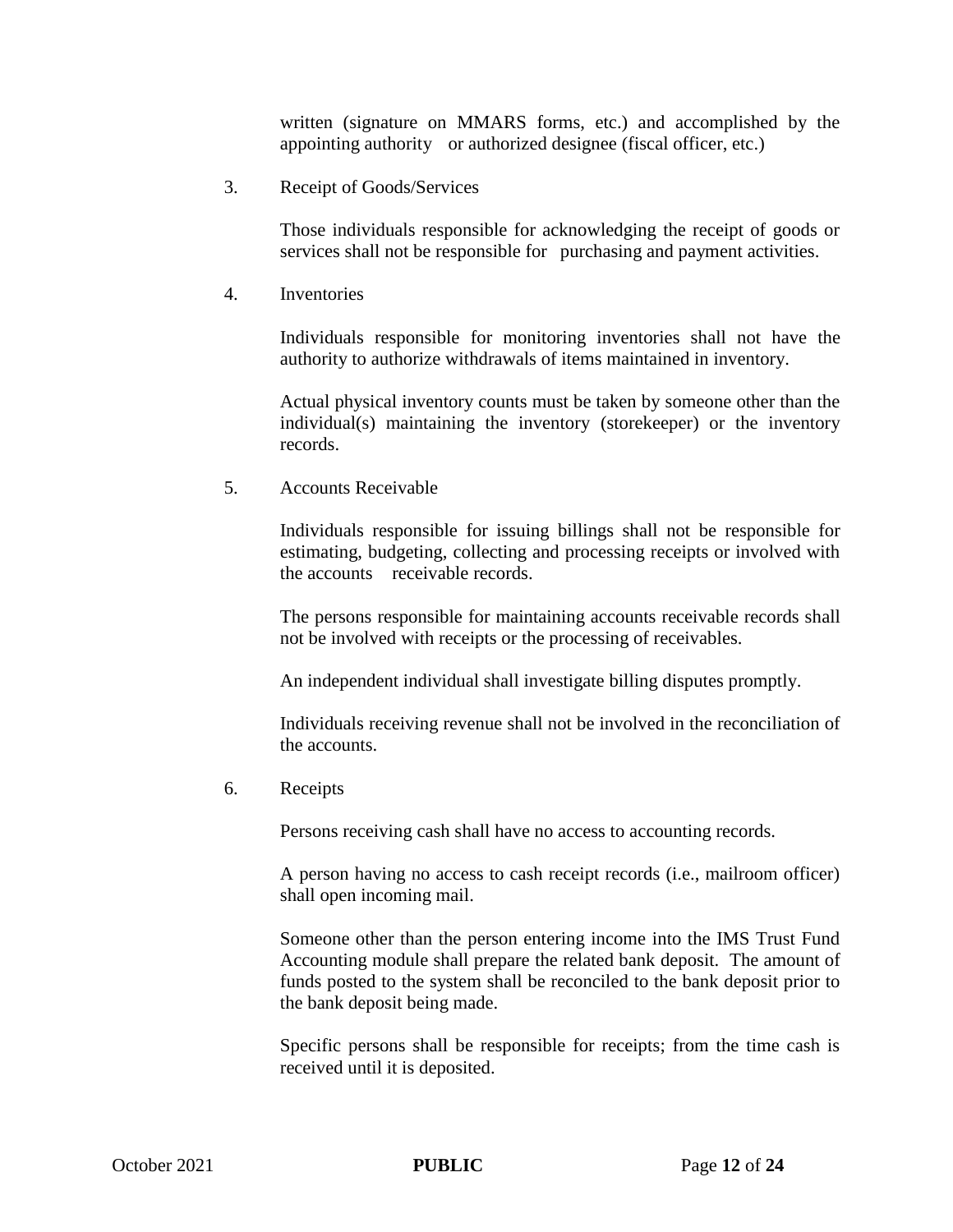Only the Treasurer or Assistant Treasurer shall have access to the petty cash fund.

7. Check Writing Activities

The person preparing checks shall not be the person signing the check.

The person signing the checks shall not be the person reconciling the account.

8. American Recovery and Reinvestment Act

The American Recovery and Reinvestment Act of 2009 ("ARRA" or "Stimulus funds"), included unprecedented levels of reporting requirements, beyond the traditional federal audit requirements. All information and direction received from oversight agencies pertaining to the management and reporting of ARRA funds shall be posted on the **Administrative Services Intranet web page** under the reference tab. This information must be read and periodically reviewed by all staff who will be handling ARRA obligations or expenditures at any point in the process (program, planning, procurement, contracts, payments, etc.) This compliance may provide a guide as such reporting and transparency may be required for future programs as implemented at the State or Federal level.

B. Supervision of Internal Controls

The adherence to established policies and procedures (Department policies, Comptroller's Policy Memos, MMARS guidelines, Operational Service Division purchasing guidelines, etc.) are mandatory to ensure proper internal controls. Qualified and continuous review and approval of assigned work shall be provided to assure that such policies are followed. To this effect and effort, every institution shall establish clear lines of authority and responsibility.

Adequate and timely supervision is especially important in the smaller institutions where limited number of personnel may inhibit a thorough segregation of duties.

Accounting and payroll reports are vital tools available to assist managers with their supervisory responsibilities. The automation of the state accounting system yields a wide range of data, which is captured, compiled, and disseminated, to users.

These reports provide managers with timely information on the verification of transaction, status of financial conditions, analytical and predictive data, reference information, and transaction output reports.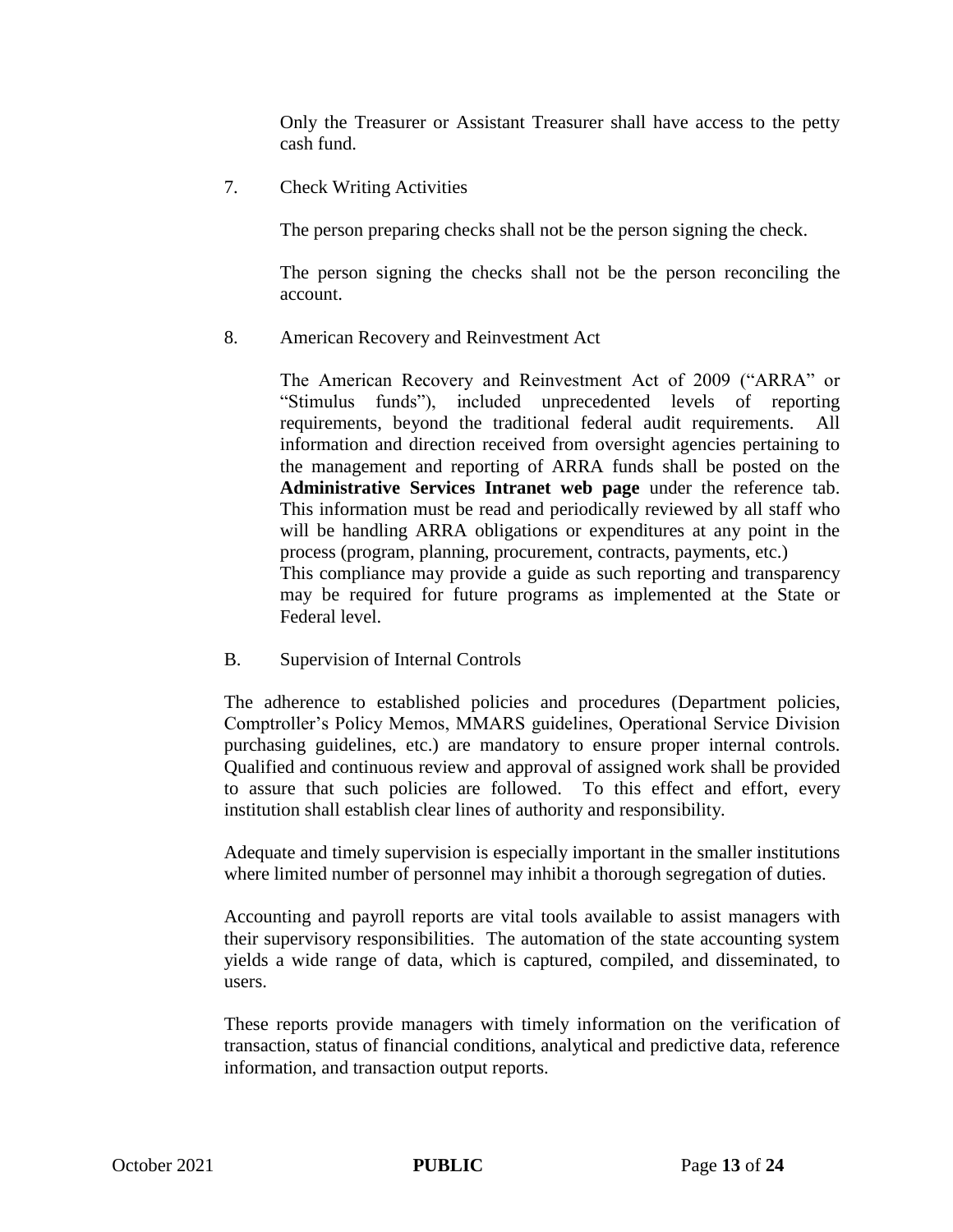#### C. Documentation of Activities

Each step of the transaction process shall be documented to allow for a proper audit trail. This provides managers with the ability to trace transactions from request, to authorizations for ordering, purchasing, receipt and paying for services or goods.

The Department's designated Records Liaison Officer to the Records Conservation Board as appointed by the Commissioner shall work in consultation with the Records Conservation Board to promote efficient records management practices. The Liaison Officer is authorized to sign applications for disposal schedules and destruction permissions.

# D. Authorization of Transactions

Institutions and Divisions shall document the staff person with authority to approve certain types of transactions. Documents shall be maintained which indicate that authorizations are issued by a person acting within the scope of their authority and that transactions conform to the terms of authorization.

In accordance with M.G.L., c. 29, § 20, no account or demand requiring the certificate of the comptroller or warrant of the Governor shall be paid from an appropriation unless it has been authorized and approved by the head of the department, office, Commissioner or institution for which it was contracted.

The signature of such authorized personnel shall be a matter of record in the Office of the Comptroller, so that when documents are received, they may be certified by comparison with the signature of files and stamped "certification OK." This certification process shall be accomplished at regularly scheduled intervals as prescribed by the Comptroller and coordinated by the Department's Director of Administrative Services.

E. Security of Automated Transaction Processing System

Security of Department automated systems is imperative to protect hardware and ensure only authorized access to on-line transaction processing. The two (2) key security issues are the physical safety of equipment and unauthorized transaction processing.

1. Hardware Security – Access to computer hardware, terminals, remote printers, screens, etc. shall be restricted to protect against physical abuse and unauthorized access to the on-line systems. Equipment shall be maintained in a limited access area (i.e., locked rooms or segregated area) or by using locked covers, securing keyboard, etc. when hardware is idle.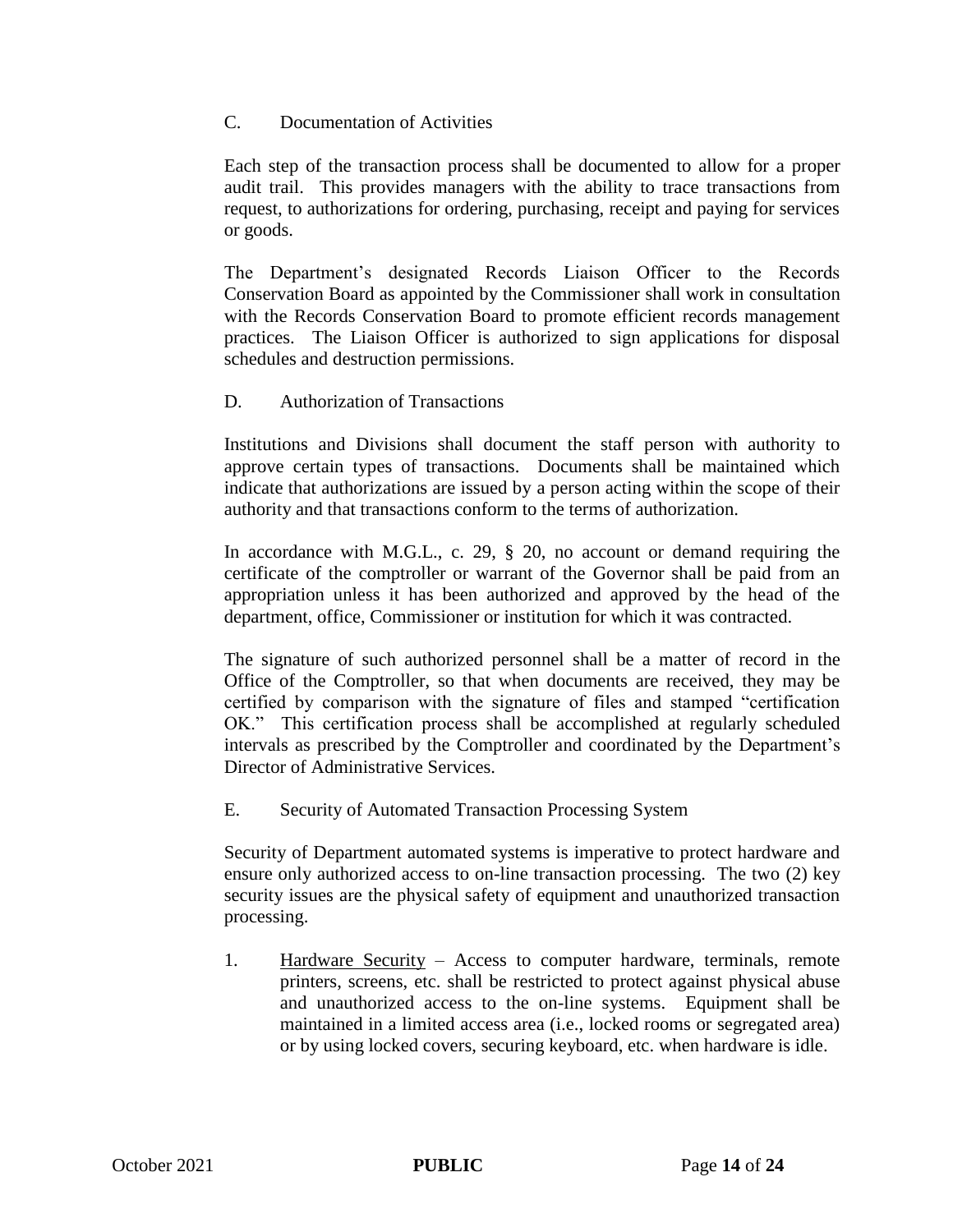- 2. Access to Data Identification codes and passwords shall be used to access the on-line systems, (i.e., MMARS, Human Resources Compensation Management System (HRCMS), Department system, etc.) The Department's Director of Administrative Services or designee shall act as the coordinator and security officer for said user privileges.
	- a. Identification codes and passwords shall be confidential codes and passwords shall not be shared for convenience between personnel.
	- b. Passwords shall be changed periodically to ensure confidentiality.
	- c. Identification codes and passwords shall not be attached to terminals, desk tops, or located where accessible to unauthorized personnel.
	- d. Upon notice of an employee's termination, transfer, or change in responsibility, the respective security officer shall be notified immediately so that his/her/their privileges may be changed and/or deleted.
	- e. Any change in system privileges shall be requested via the mail institution or by submitting a properly completed system request form to the respective security officer.
	- f. The confidentiality of system-generated reports shall be safeguarded and access limited to only authorized personnel.
- F. Transaction Processing

Transaction processing refers to the actual initiation, entry, correction, deletion, and scheduling of transactions in the Department's internal system(s), (e.g., inmate accounts.) or within the state accounting system, (e.g., MMARS, HRCMS)

All pertinent Comptroller control activities such as the MMARS User's Guide, Procedures Manual, and Policy memos, shall be made readily available to all authorized employees involved in transaction processing. To further aid in understanding all required controls related to transaction processing, provided below is cross reference between transaction intense function areas of the Department and the related Department control activity that shall be referred to for guidance.

#### **Function Area Policy/CMR**

| <b>Inmate Accounts</b> | 103 CMR 405 |
|------------------------|-------------|
| Purchasing             | 103 DOC 340 |
| Payments               | 103 DOC 345 |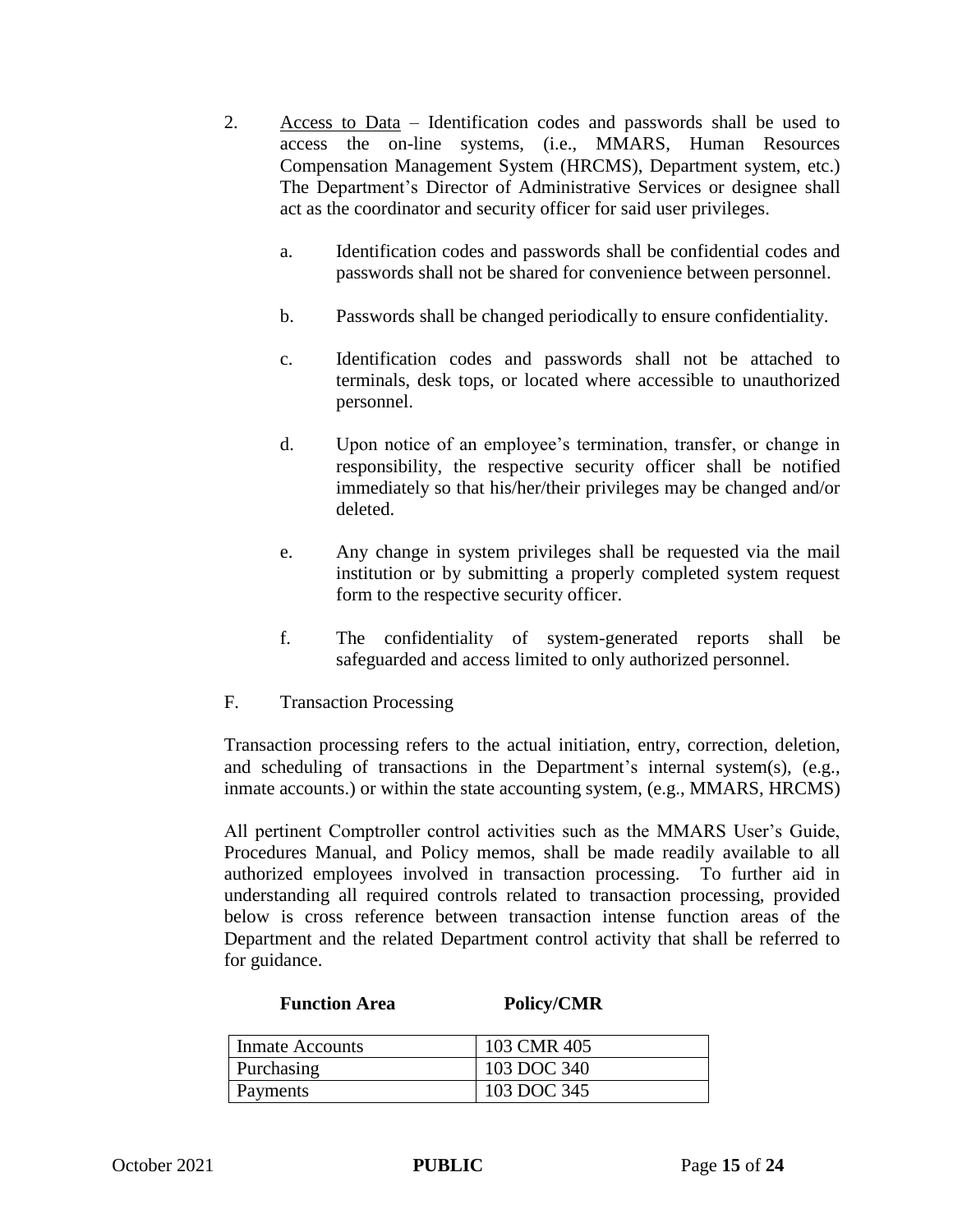| <b>Inventory Control</b> | 103 DOC 339 |
|--------------------------|-------------|
| <b>Fixed Assets</b>      | 103 DOC 343 |
| Payroll/Personnel        | 103 DOC 210 |
| Canteen/Vending          | 103 DOC 476 |

#### G. Document Catalog

All Fiscal Offices shall monitor the volume and nature of documents in the MMARS document catalog to expedite document processing by focusing attention on those transactions which are being delayed. To ensure the accuracy and timeliness of those transactions being processed, document catalog management shall include correcting, approving, disapproving, or otherwise altering documents in the document catalog.

### H. Revenue Controls

The following shall be mandated to ensure that Department funds are collected, deposited, and reported efficiently so that these assets are safeguarded and accurately reflected on financial records.

- 1. Billing Ensure that all revenues due to Department programs/institutions are billed, accounted for properly, and received in a timely manner.
	- a. Billing records shall be independently maintained and not accessible to parties outside the billing functions, especially those who might have access to cash or those parties being billed.
	- b. Following the rendering of a service, product, etc., invoices shall be distributed as soon as possible (at least monthly).
	- c. Billing shall be reconciled periodically against amounts received and accounts receivable (for the same period). Collected receipts shall also be reconciled against deposits for the period.
- 2. Accounts Receivable
	- a. Recording of accounts receivable by an applicable revenue source is encouraged by the Comptroller's Division.
	- b. Institutions/programs shall maintain a detailed subsidiary ledger of its accounts receivable, which shall be reconciled to the Accounts Receivable Journal on a monthly basis.
	- c. For additional information regarding accounts receivable please refer to the policies section of the Comptroller's web site.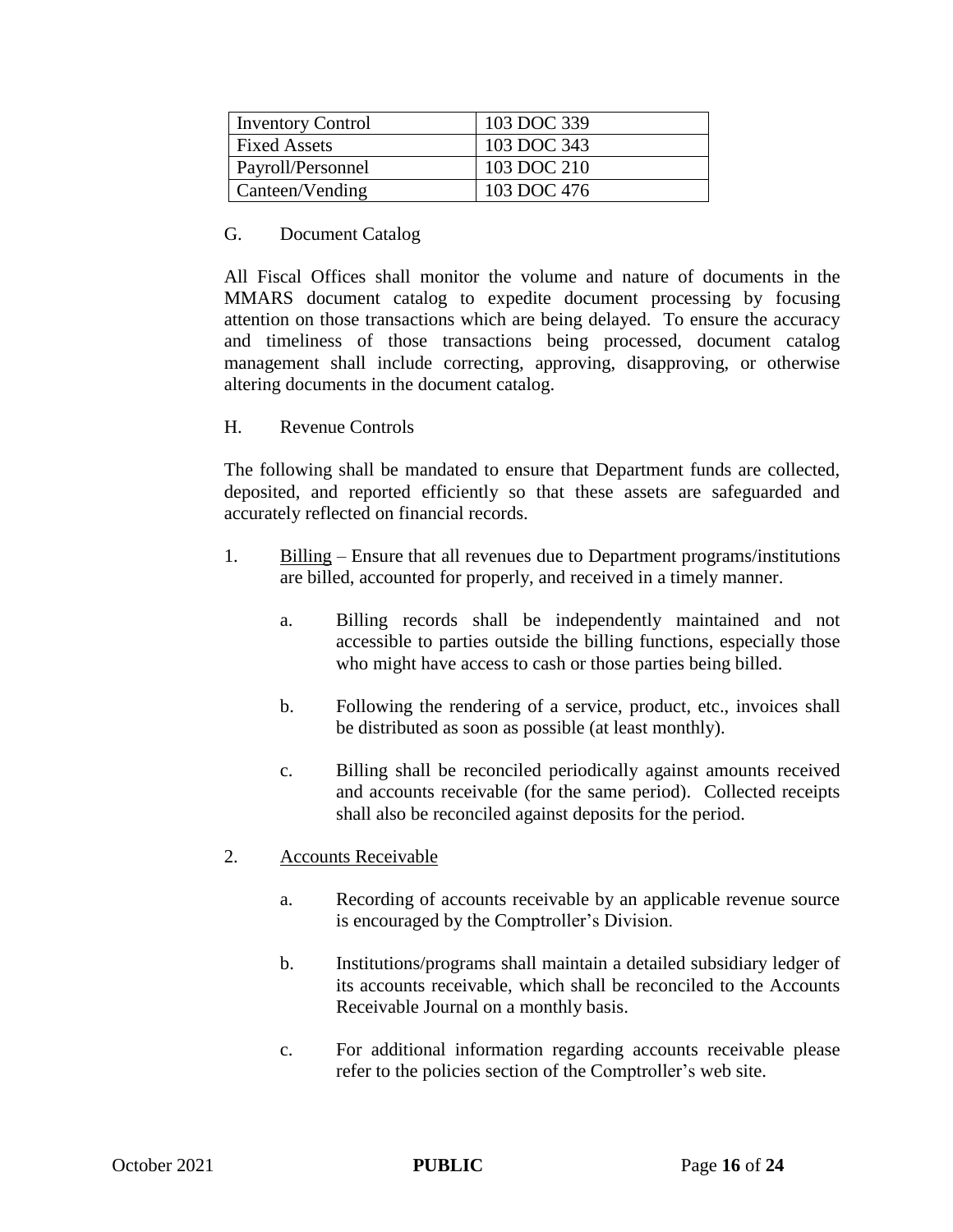### 3. Cash/Revenue Receipts

- a. All revenue shall be issued a pre-numbered cash receipt or mechanical devices such as a cash register should be utilized.
- b. Checks received shall be properly endorsed "deposit only" or by an appropriate signature where required. All checks issued by the U.S. Department of the Treasury require a full endorsement as well as any other draft, which specifically documents a signature requirement (certain bank drafts, especially those issued from another state). For those checks requiring signature endorsement, the aforementioned deposit stamp will be secondary.
- c. All cash shall be secured in an appropriate manner (e.g., lock box, vault)
- d. Cash and check receipts shall be deposited on a daily basis.
- e. Receipts at year-end shall be coded appropriately to record and deposit receipts in the proper fiscal year. (Refer to Comptroller's closing instructions.)
- f. The Department shall reconcile revenue receipts to MMARS Report NGA208W: Case received and allocated at the close of each accounting period.
- 4. Revenue Refunds
	- a. Documentation shall accompany any revenue refund request and shall specify the type of refund to be made before authorization is ascertained.
	- b. All refunds shall be logged and supporting documentation retained.
	- c. All refunds shall be approved by an appropriate manager/supervisor before processing.

# **346.07 BOND COVERAGE**

Department Superintendents shall be bonded in accordance with M.G.L. c. 125, § 2. (Only Supers are required to post bond pursuant to this statute)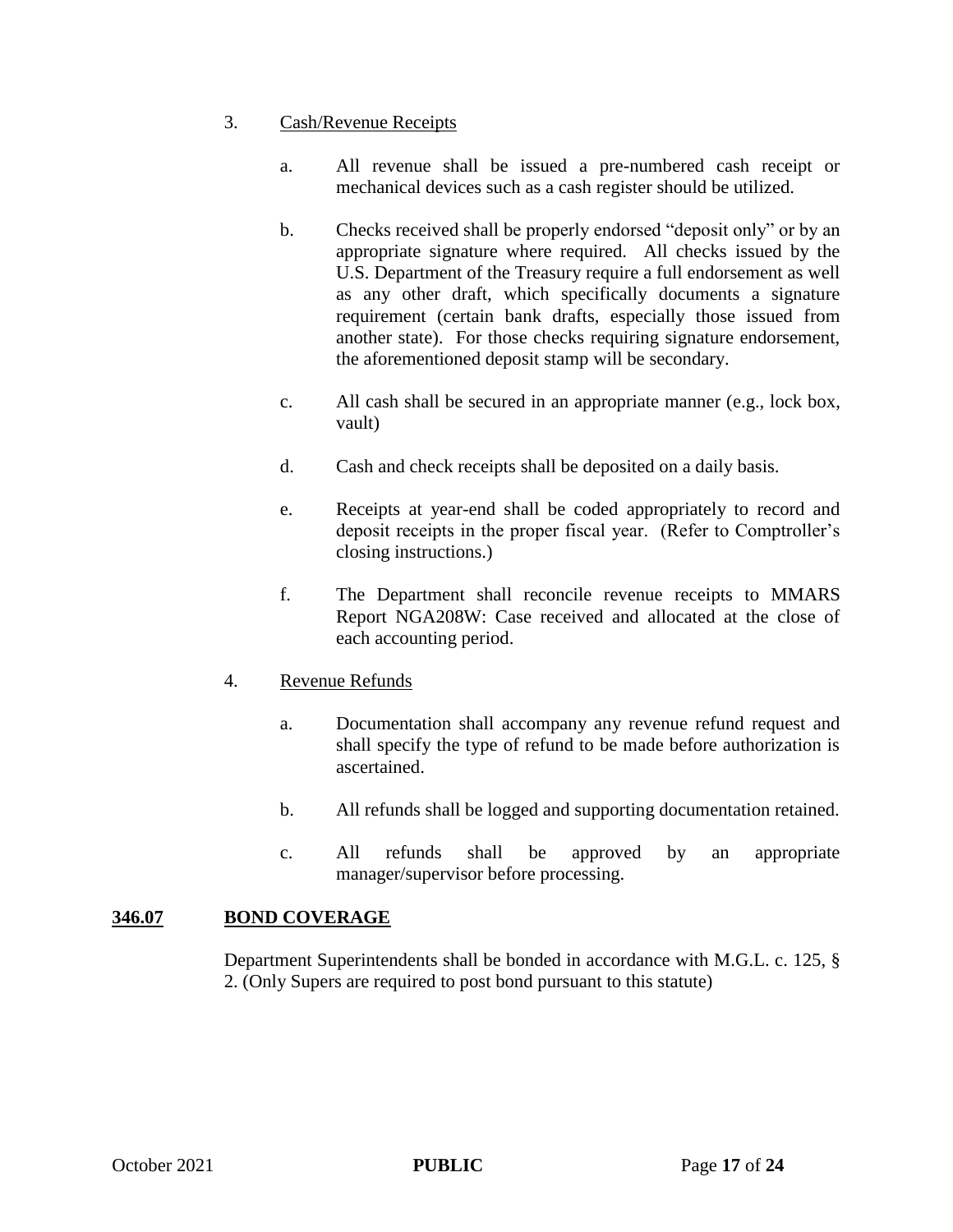#### **346.08 UNACCOUNTED FOR VARIANCES, LOSSES, SHORTAGES, OR THEFTS OF FUNDS OR PROPERTY**

The Report of Unaccounted for Variances, Losses, Shortages, or Thefts of Funds or Property (Attachment B) shall be completed for all such instances regardless of monetary amount or property value. This pertains to all types of funds including state appropriation, canteen, avocation, inmate, grants, and other discretionary funding.

Upon completion, said report shall be sent to the Department's Support Services Division who shall review for assurance the form is properly documented and that an unaccounted variance actually exists. Additionally, Support Services shall assess the strength of departmental controls associated with the submitted variance report. Support Services shall then coordinate an aggregate submission to the State Auditor for the Department

#### **346.09 RETENTION OF ACCOUNTING RECORDS/SOURCE DOCUMENTS**

All fiscal documents/correspondence shall be systematically filed to facilitate later retrieval for audit purposes.

#### **346.10 ACCESS TO ACCOUNTING RECORDS**

The Executive Director of Administrative Services or his/her/their designee shall have access to all institutions and their records for audit purposes to determine compliance with this policy.

#### **346.11 RESPONSIBLE STAFF**

The Executive Director of Administrative Services, under the supervision of the Deputy Commissioner of Administration shall monitor and implement this policy throughout the Department.

Each Superintendent shall implement this policy within his/her/their institution, and develop institutional policies and procedures necessary for said implementation.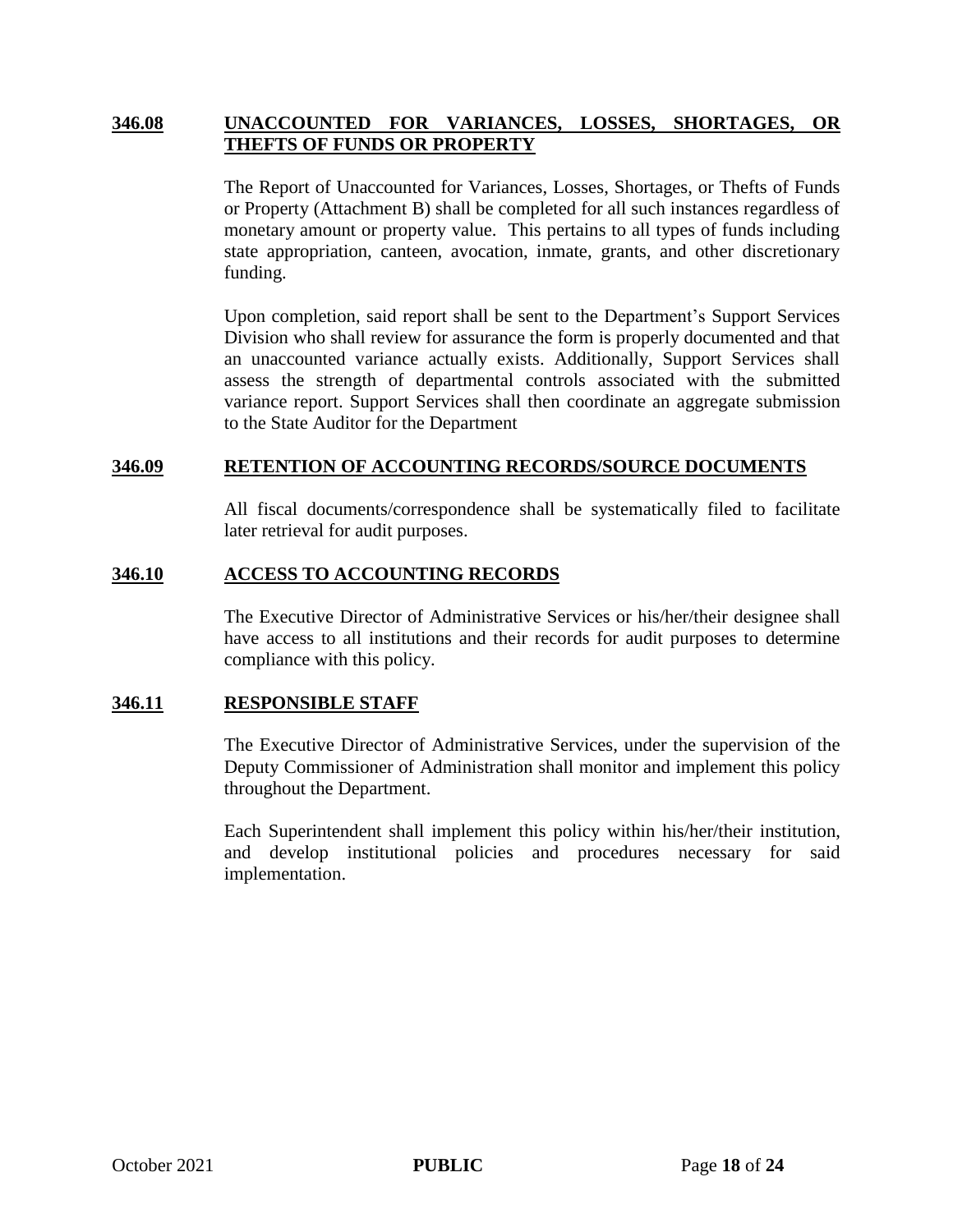Legislation authored by A. Joseph DeNucci Auditor of the Commonwealth Chapter 647 THE COMMONWEALTH OF MASSACHUSETTS In the Year One Thousand Nine Hundred and Eighty-nine

> Be it enacted by the Senate and House of Representatives in General Court Assembled, and by the authority of the same, as follows:

> Notwithstanding any general or special law to the contrary, the following internal control standards shall define the minimum level of quality acceptable for internal control systems in operation throughout the various state agencies and departments and shall constitute the criteria against which such internal control systems will be evaluated. Internal control systems for the various state agencies and departments of the commonwealth shall be developed in accordance with internal control guidelines established by the office of the comptroller.

- (A) Internal control systems of the agency are to be clearly documented and readily available for examination. Objectives for each of these standards are to be identified or developed for each agency activity and are to be logical; applicable and complete. Documentation of the agency's internal control systems should include (1) internal control procedures, (2) internal control accountability systems, and (3) identification of the operating cycles. Documentation of the agency's internal control systems should appear in management directives, administrative policy, and accounting policies, procedures and manuals.
- (B) All transactions and other significant events are to be promptly recorded, clearly documented and properly classified. Documentation of a transaction or event should include the entire process or life cycle of the transaction or event, including (1) the initiation or authorization of the transaction or event, (2) all aspects of the transaction while in process and (3) the final classification in summary records.
- (C) Transactions and other significant events are to be authorized and executed only by persons acting within the scope of their authority. Authorizations should be clearly communicated to managers and employees and should include the specific conditions and terms under which authorizations are to be made.
- (D) Key duties and responsibilities including (1) authorizing, approving, and recording transactions, (2) issuing and receiving assets, (3) making payments, and (4) reviewing or auditing transactions, should be assigned systematically to a number of individuals to insure that effective checks and balances exist.
- (E) Qualified and continuous supervision is to be provided to ensure that internal control objectives are achieved. The duties of the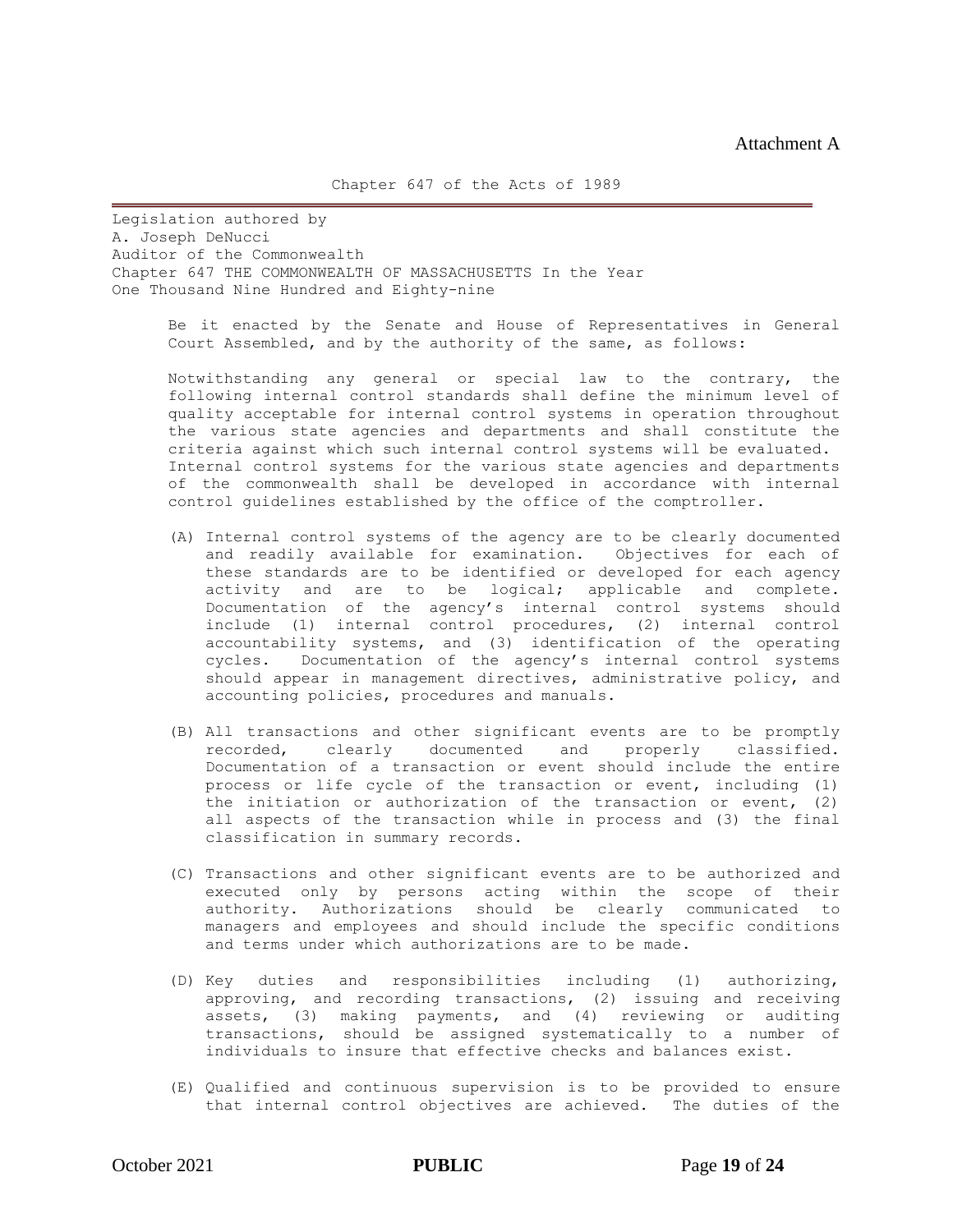supervisor in carrying out this responsibility shall include(1) clearly communicating the duties, responsibilities and accountabilities assigned to each staff member, (2) systematically reviewing each member's work to the extent necessary, and (3) approving work at critical points to ensure that work flows as intended.

(F) Access to resources and records is to be limited to authorized individuals as determined by the agency head. Restrictions on access to resources will depend upon the vulnerability of the resource and the perceived risk of loss, both of which shall be periodically assessed. The agency head shall be responsible for maintaining accountability for the custody and use of resources and shall assign qualified individuals for that purpose. Periodic comparison shall be made between the resources and the recorded accountability of the resources to reduce the risk of unauthorized use of loss and protect against waste and wrongful acts. The vulnerability and value of the agency resources shall determine the frequency of this comparison.

Within each agency there shall be an official, equivalent in title or rank to an assistant or deputy to the department head, whose responsibility, in addition to his regularly assigned duties, shall be to ensure that the agency has written documentation of its internal accounting and administrative control system on file. Said official shall, annually, or more often as conditions warrant, evaluate the effectiveness of the agency's internal control system and establish and implements changes necessary to ensure the continued integrity of the system. Said official shall in the performance of his duties ensure that: (1) the documentation of all internal control systems is readily available for examination by the comptroller, the secretary of administration and finance and the state auditor, (2) the results of audits and recommendations to improve departmental internal controls are promptly evaluated by the agency management, (3) timely and appropriate corrective actions are effected by the agency management in response to an audit, and (4) all actions determined by the agency management as necessary to correct or otherwise resolve matters will be addressed by the agency in their budgetary request to the general court.

All unaccounted for variances, losses, shortages or thefts of funds or property shall be immediately reported to the state auditor's office, who shall review the matter to determine the amount involved which shall be reported to appropriate management and law enforcement officials. Said auditor shall also determine the internal control weakness that contributed to or caused the condition. Said auditor shall then make recommendations to the agency official overseeing the internal control system and other appropriate management officials. The recommendations of said auditor shall address the correction of the conditions found and the necessary internal control policies and procedures that must be modified. The agency oversight official and the appropriate management officials shall immediately implement policies and procedures necessary to prevent a recurrence of the problems identified.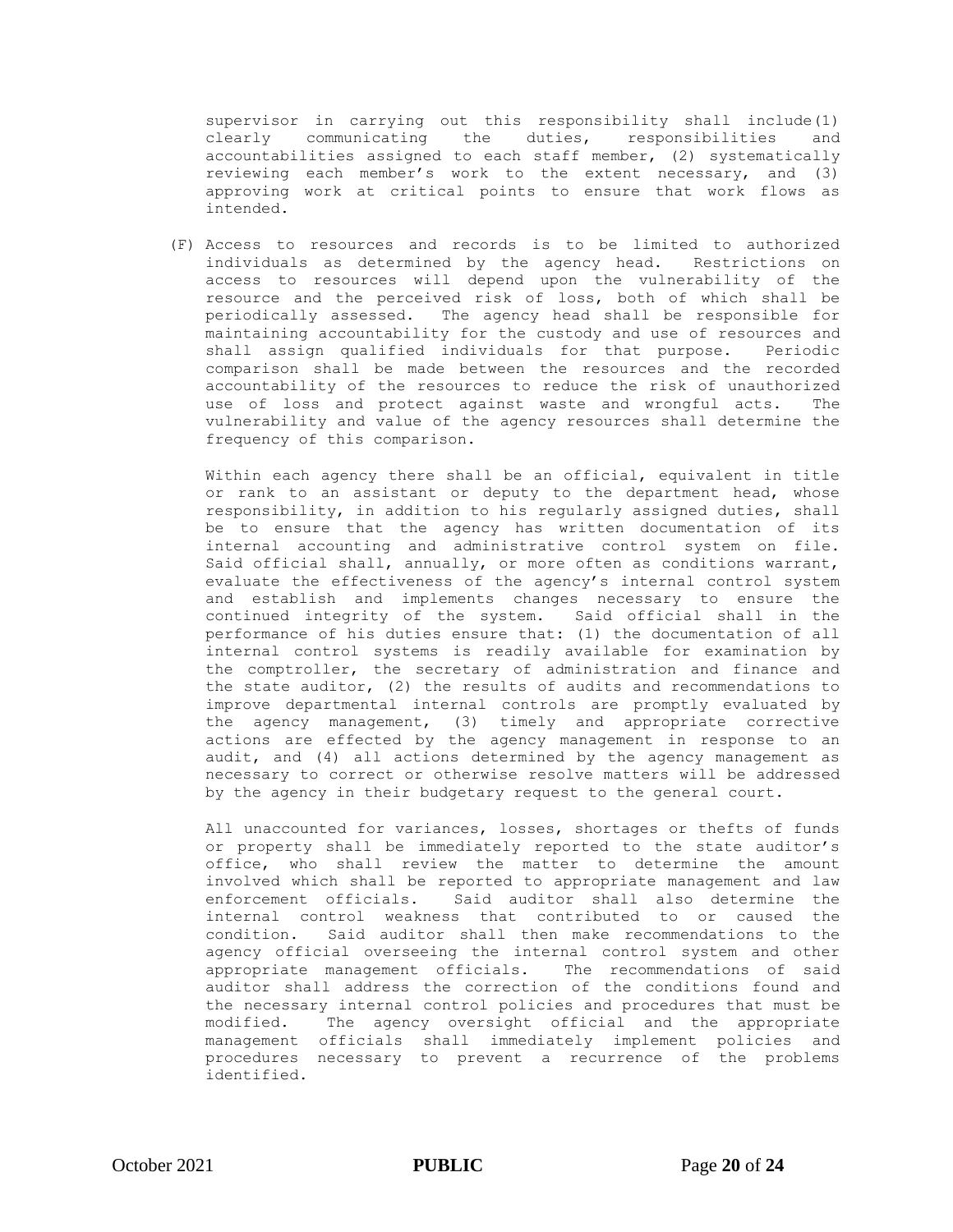#### **Attachment B**

Report on Unaccounted for Variances, Losses Shortages, or Thefts of Funds or Property

| TO:                                         | Office of the State Auditor                                                                                                                |  |  |
|---------------------------------------------|--------------------------------------------------------------------------------------------------------------------------------------------|--|--|
| FROM:                                       | <u> 1980 - Jan James James Barnett, fransk politik (d. 1980)</u>                                                                           |  |  |
| DATE:                                       | <u> 1989 - Johann John Stone, mars eta biztanleria (h. 1982).</u>                                                                          |  |  |
| Agency:                                     |                                                                                                                                            |  |  |
| Address:                                    |                                                                                                                                            |  |  |
|                                             |                                                                                                                                            |  |  |
| Agency Contact Person:<br>(Name, Title, and |                                                                                                                                            |  |  |
| Telephone Number) :                         |                                                                                                                                            |  |  |
|                                             |                                                                                                                                            |  |  |
| Date Detected:                              |                                                                                                                                            |  |  |
|                                             | Explanation of Condition:                                                                                                                  |  |  |
|                                             |                                                                                                                                            |  |  |
|                                             |                                                                                                                                            |  |  |
| Cause of Condition:                         |                                                                                                                                            |  |  |
|                                             |                                                                                                                                            |  |  |
|                                             |                                                                                                                                            |  |  |
|                                             | Amount of Funds Involved:                                                                                                                  |  |  |
|                                             |                                                                                                                                            |  |  |
|                                             |                                                                                                                                            |  |  |
| $etc.$ ):                                   | Appropriation Accounts, Trust Funds, Checking Accounts, etc. Involved<br>(List all the particulars, i.e., account numbers, banks, amounts, |  |  |
|                                             |                                                                                                                                            |  |  |
|                                             |                                                                                                                                            |  |  |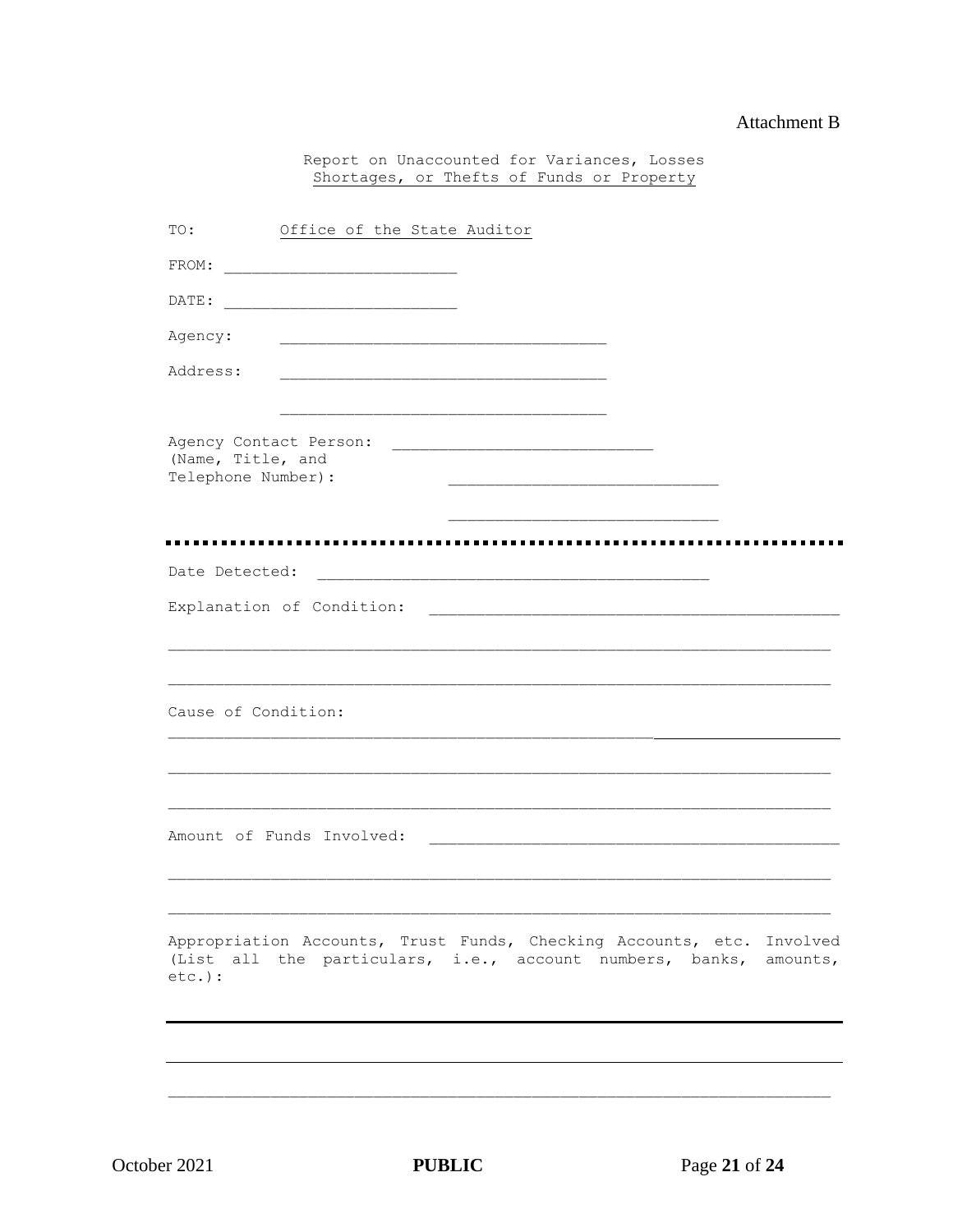$-2-$ 

Agency Division or Section Involved:

Individual(s) Aware of Incident: No. of Individuals Having Access to Accounts/Funds Affected: Other Pertinent Information: (Name, Title and Telephone Number): Send the Report to: Office of the State Auditor One Ashburton Place Room 1819 Boston, MA 02108 Attn: Howard Olsher Director of State Audits 617-727-6200 Ext. 156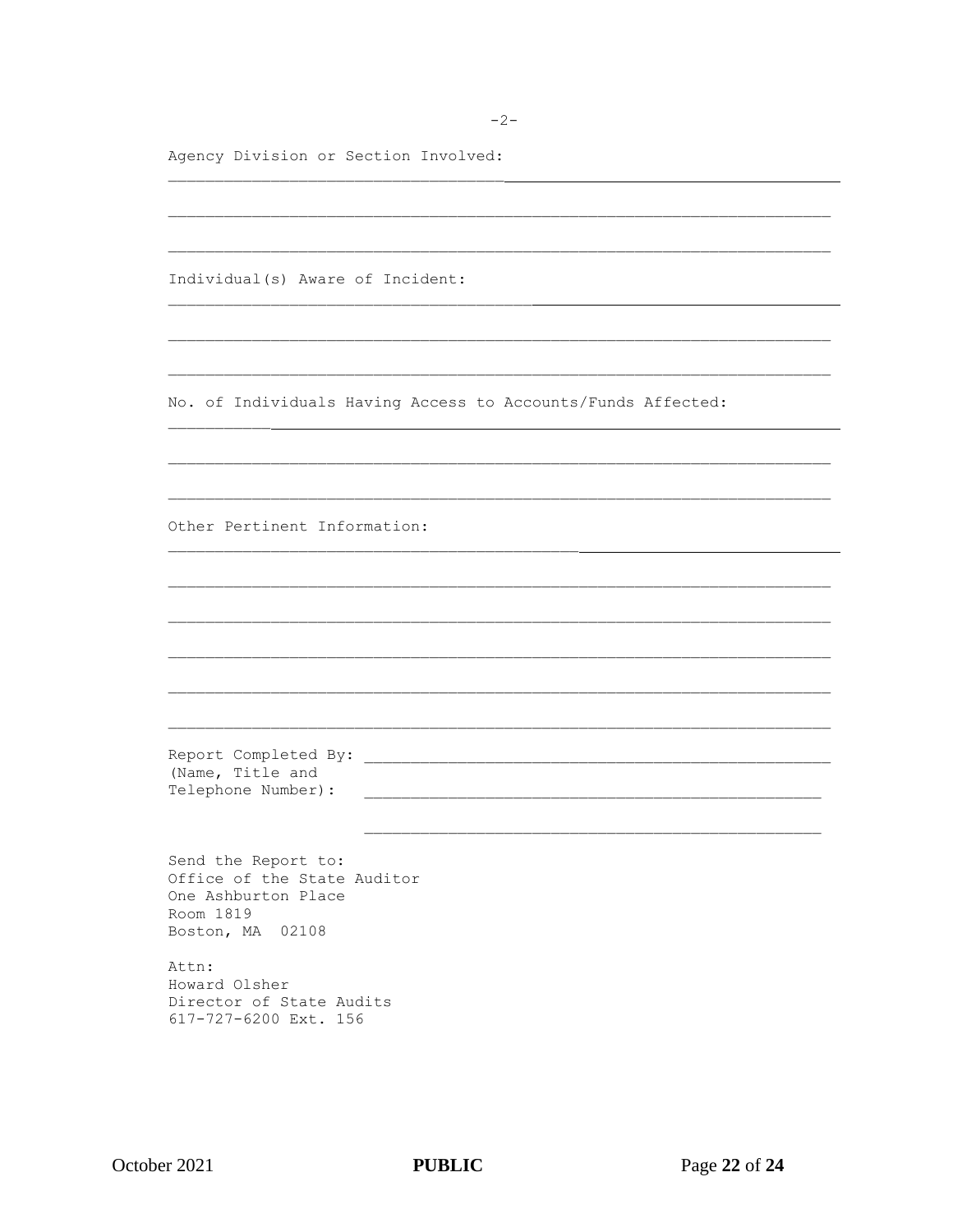Attachment C

(not on Intranet/PowerDMS)